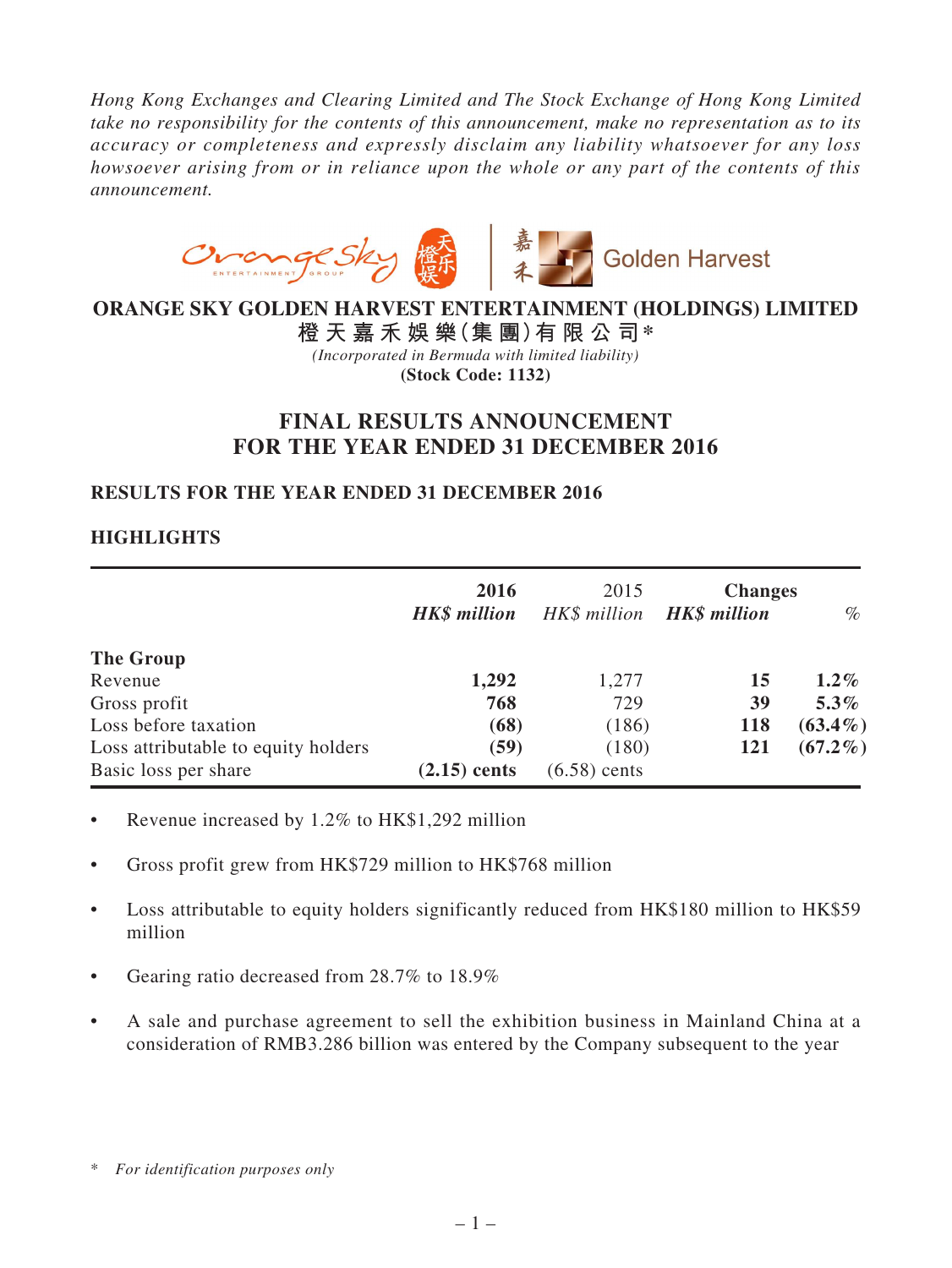### **RESULTS**

The Board (the "Board") of directors (the "Directors" and each a "Director") of Orange Sky Golden Harvest Entertainment (Holdings) Limited (the "Company") is pleased to announce the consolidated results of the Company and its subsidiaries (collectively, the "Group") for the year ended 31 December 2016 together with the comparative figures. The consolidated results have been reviewed by the audit committee of the Company (the "Audit Committee").

#### **CONSOLIDATED INCOME STATEMENT**

*For the year ended 31 December 2016*

|                                           | <b>Note</b>           | 2016<br><b>HK\$'000</b> | 2015<br>HK\$'000 |
|-------------------------------------------|-----------------------|-------------------------|------------------|
| <b>Revenue</b>                            | $\overline{4}$        | 1,291,819               | 1,277,132        |
| Cost of sales                             |                       | (523, 466)              | (548, 204)       |
| <b>Gross profit</b>                       |                       | 768,353                 | 728,928          |
| Other revenue                             |                       | 44,255                  | 54,518           |
| Other net loss                            |                       | (1,743)                 | (41, 964)        |
| Selling and distribution costs            |                       | (766, 476)              | (775, 424)       |
| General and administrative expenses       |                       | (130, 198)              | (160, 024)       |
| Other operating expenses                  |                       | (228)                   | (52, 415)        |
| Valuation losses on investment properties |                       | (4,949)                 | (5,141)          |
| <b>Loss from operations</b>               |                       | (90, 986)               | (251, 522)       |
| Finance costs                             | 6(a)                  | (65, 882)               | (39, 635)        |
| Share of profits of joint ventures        |                       | 87,739                  | 103,398          |
| Share of profits of associates            |                       | 976                     | 1,580            |
| <b>Loss before taxation</b>               | 6                     | (68, 153)               | (186, 179)       |
| Income tax                                | $\overline{7}$        | 2,916                   | 4,961            |
| Loss for the year                         |                       | (65, 237)               | (181, 218)       |
| <b>Attributable to:</b>                   |                       |                         |                  |
| Equity holders of the Company             |                       | (59,078)                | (180, 471)       |
| Non-controlling interests                 |                       | (6,159)                 | (747)            |
| Loss for the year                         |                       | (65, 237)               | (181, 218)       |
| Loss per share                            | $\boldsymbol{\delta}$ |                         |                  |
| <b>Basic</b>                              |                       | $(2.15)$ cents          | $(6.58)$ cents   |
| Diluted                                   |                       | $(2.15)$ cents          | $(6.58)$ cents   |
|                                           |                       |                         |                  |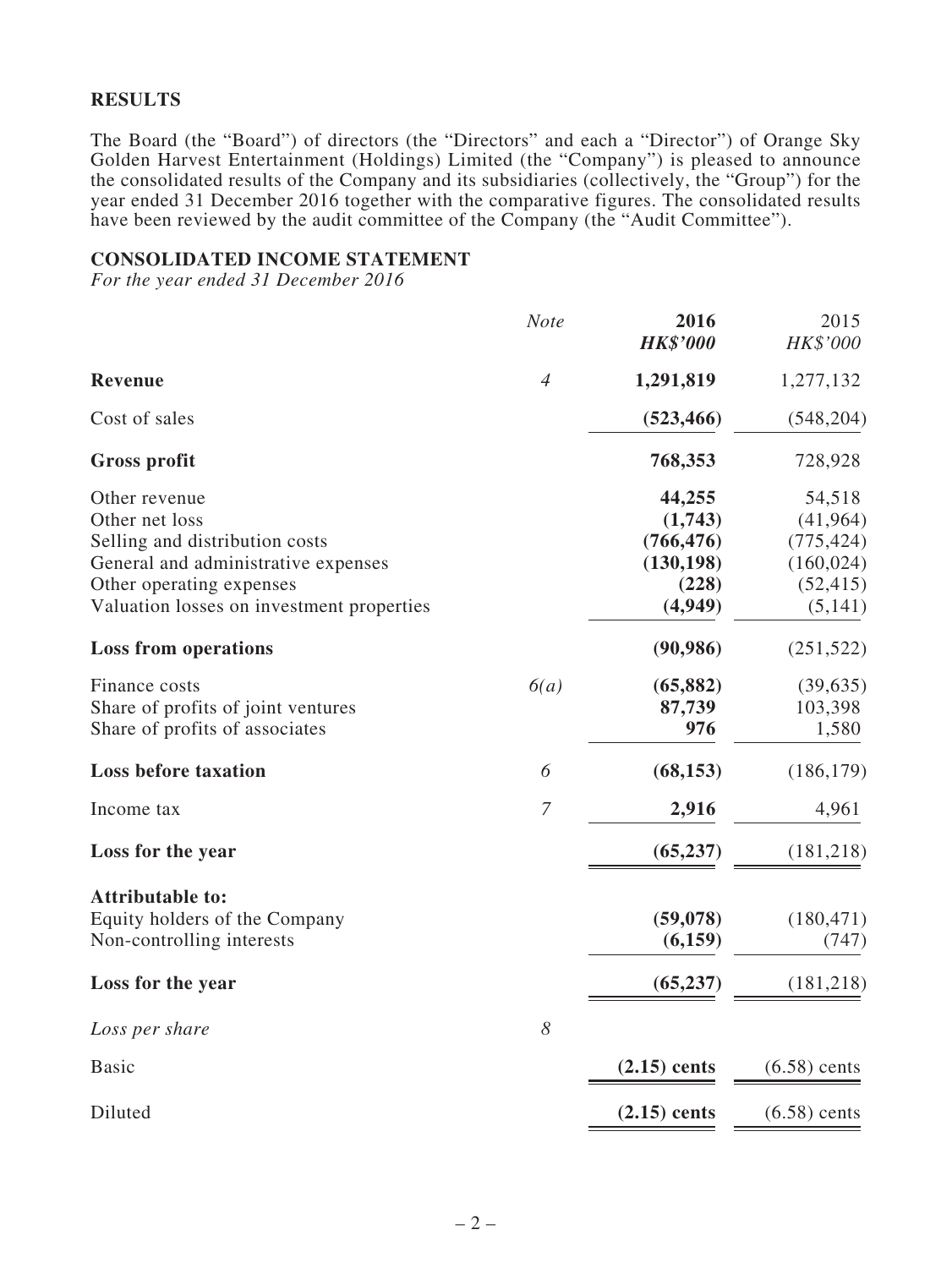# **CONSOLIDATED STATEMENT OF COMPREHENSIVE INCOME**

*For the year ended 31 December 2016*

|                                                                    | 2016<br><b>HK\$'000</b> | 2015<br>HK\$'000 |
|--------------------------------------------------------------------|-------------------------|------------------|
| Loss for the year                                                  | (65, 237)               | (181,218)        |
| Other comprehensive income for the year:                           |                         |                  |
| Items that may be reclassified subsequently to profit<br>or loss:  |                         |                  |
| Exchange differences on translation of financial<br>statements of: |                         |                  |
| - subsidiaries outside Hong Kong                                   | (26, 353)               | (31,999)         |
| - joint ventures outside Hong Kong                                 | 322                     | (6,275)          |
| — associates outside Hong Kong                                     | (614)                   | (706)            |
|                                                                    | (26, 645)               | (38,980)         |
| Total comprehensive income for the year                            | (91, 882)               | (220, 198)       |
| Total comprehensive income attributable to:                        |                         |                  |
| Equity holders of the Company                                      | (85,323)                | (218, 686)       |
| Non-controlling interests                                          | (6, 559)                | (1,512)          |
| Total comprehensive income for the year                            | (91, 882)               | (220, 198)       |

*Note:* There is no tax effect relating to the above components of comprehensive income.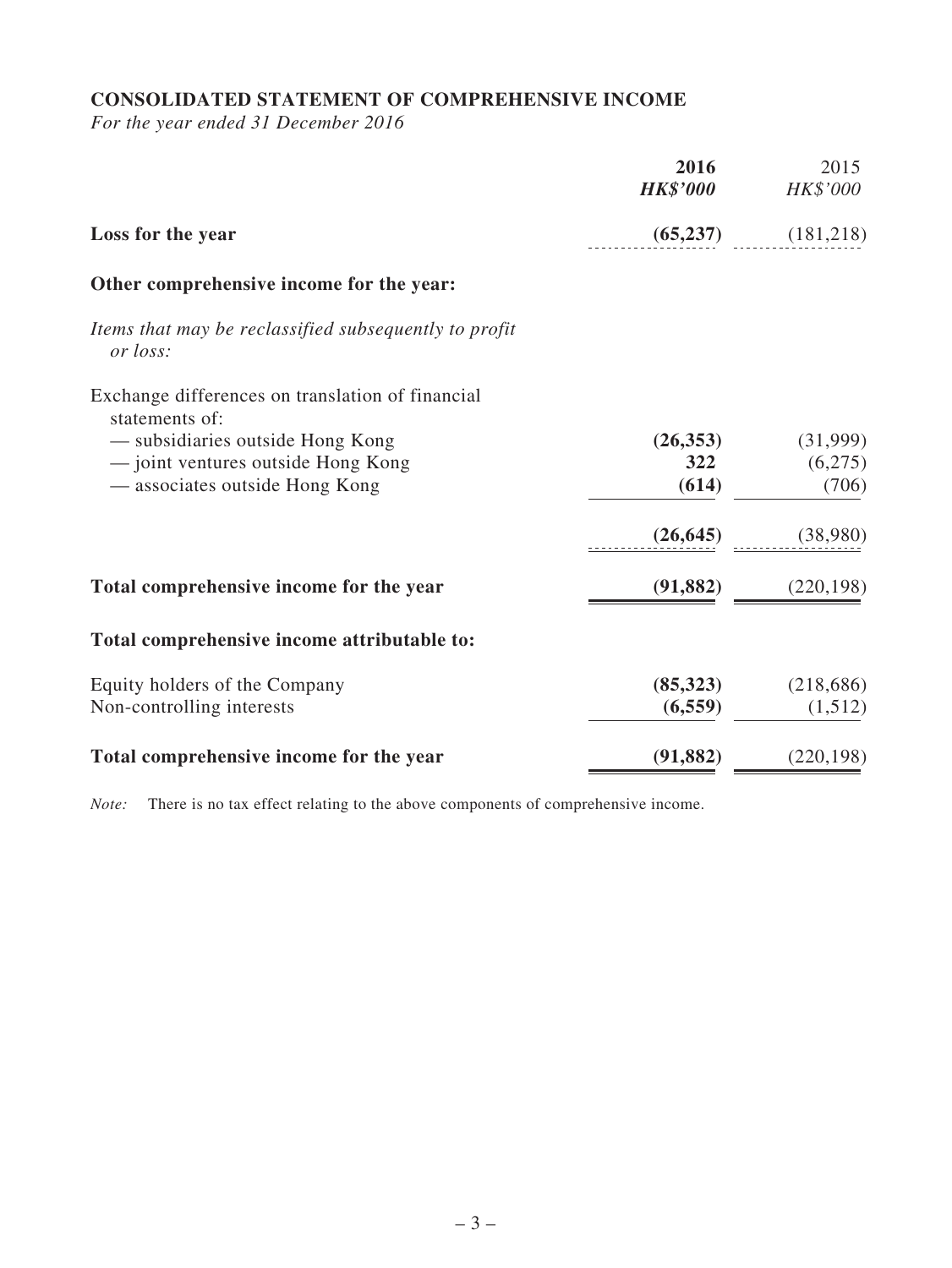# **CONSOLIDATED STATEMENT OF FINANCIAL POSITION**

*At 31 December 2016*

|                                                                      | <b>Note</b> | 2016<br><b>HK\$'000</b> | 2015<br>HK\$'000 |
|----------------------------------------------------------------------|-------------|-------------------------|------------------|
| <b>Non-current assets</b>                                            |             |                         |                  |
| Investment properties                                                |             | 41,800                  | 139,159          |
| Other property, plant and equipment                                  |             | 80,240                  | 1,255,487        |
| Leasehold land                                                       |             | 123,749                 | 124,882          |
|                                                                      |             | 245,789                 | 1,519,528        |
| Interests in associates                                              |             |                         | 11,269           |
| Interests in joint ventures                                          |             | 201,122                 | 263,290          |
| Available-for-sale equity securities                                 |             | 6,048                   | 6,372            |
| Other receivables, deposits and prepayments                          |             | 18,821                  | 96,652           |
| Club memberships                                                     |             | 1,890                   | 2,490            |
| Trademarks                                                           |             | 80,524                  | 80,524           |
| Goodwill                                                             |             | 57,233                  | 75,203           |
| Deferred tax assets                                                  |             | 6,160                   | 44,001           |
| Pledged bank deposits                                                |             | 20,000                  | 33,570           |
|                                                                      |             | 637,587                 | 2,132,899        |
| <b>Current assets</b>                                                |             |                         |                  |
| Inventories                                                          |             | 1,025                   | 6,596            |
| Film rights                                                          |             | 46,040                  | 50,195           |
| Trade receivables                                                    | 9           | 21,237                  | 125,496          |
| Other receivables, deposits and prepayments                          |             | 64,357                  | 287,037          |
| Pledged bank deposits                                                |             | 43,001                  | 67,850           |
| Deposits and cash                                                    |             | 152,380                 | 195,120          |
| Derivative financial instrument                                      |             | 70,236                  |                  |
| Assets of disposal group classified as held for sale                 | 11          | 2,120,002               |                  |
|                                                                      |             | 2,518,278               | 732,294          |
| <b>Current liabilities</b>                                           |             |                         |                  |
| <b>Bank</b> loans                                                    |             | 222,634                 | 432,901          |
| Convertible bonds                                                    |             | 9,547                   |                  |
| Trade payables                                                       | 10          | 43,494                  | 89,535           |
| Other payables and accrued charges                                   |             | 55,939                  | 192,511          |
| Deferred revenue                                                     |             | 3,737                   | 147,197          |
| Obligations under finance leases                                     |             | 276                     | 15,702           |
| Taxation payable<br>Liabilities of disposal group classified as held |             | 1,164                   | 7,404            |
| for sale                                                             | 11          | 637,543                 |                  |
|                                                                      |             | 974,334                 | 885,250          |
| Net current assets/(liabilities)                                     |             | 1,543,944               | (152,956)        |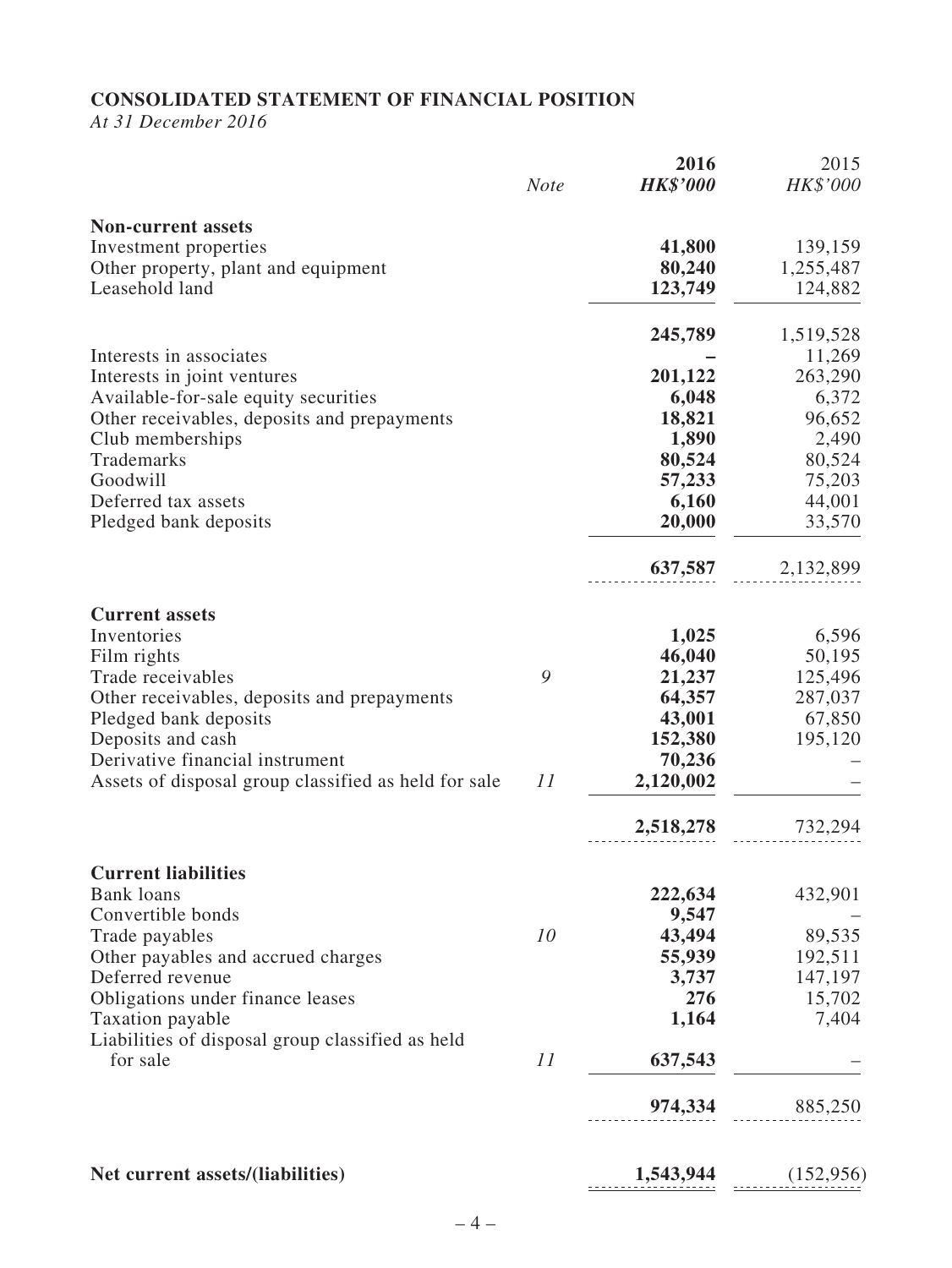|                                                |             | 2016            | 2015      |
|------------------------------------------------|-------------|-----------------|-----------|
|                                                | <b>Note</b> | <b>HK\$'000</b> | HK\$'000  |
| <b>Total assets less current liabilities</b>   |             | 2,181,531       | 1,979,943 |
| <b>Non-current liabilities</b>                 |             |                 |           |
| <b>Bank</b> loans                              |             | 188,300         | 336,977   |
| Convertible bonds                              |             | 174,067         |           |
| Obligations under finance leases               |             | 269             | 37,332    |
| Other financial liabilities                    |             | 219,389         |           |
| Deferred tax liabilities                       |             | 9,471           | 12,419    |
|                                                |             | 591,496         | 386,728   |
| <b>NET ASSETS</b>                              |             | 1,590,035       | 1,593,215 |
| <b>CAPITAL AND RESERVES</b>                    |             |                 |           |
| Share capital                                  |             | 274,252         | 274,252   |
| Reserves                                       |             | 1,257,350       | 1,305,585 |
| Total equity attributable to equity holders of |             |                 |           |
| the Company                                    |             | 1,531,602       | 1,579,837 |
| <b>Non-controlling interests</b>               |             | 58,433          | 13,378    |
| <b>TOTAL EQUITY</b>                            |             | 1,590,035       | 1,593,215 |
|                                                |             |                 |           |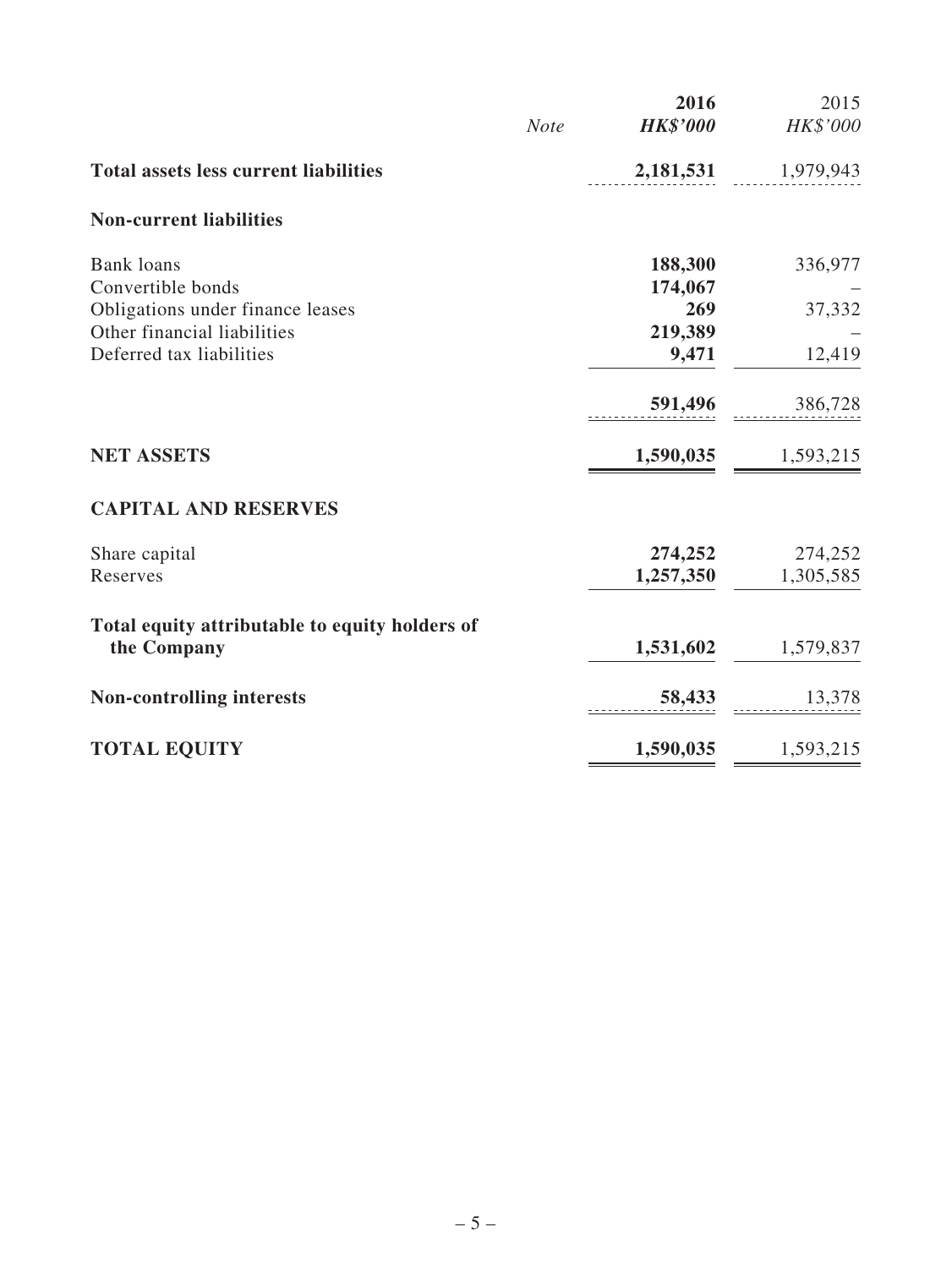# **NOTES TO THE FINANCIAL STATEMENTS**

#### **1 STATEMENT OF COMPLIANCE**

The financial results set out in the announcement do not constitute the Group's statutory financial statements for the year ended 31 December 2016, but are extracted from those financial statements.

The financial statements have been prepared in accordance with all applicable Hong Kong Financial Reporting Standards ("HKFRSs"), which collective term includes all applicable individual HKFRSs, Hong Kong Accounting Standards ("HKASs") and Interpretations issued by the Hong Kong Institute of Certified Public Accountants ("HKICPA"), accounting principles generally accepted in Hong Kong and the disclosure requirements of the Hong Kong Companies Ordinance. The financial statements also comply with the applicable disclosure provisions of the Rules Governing the Listing of Securities on The Stock Exchange of Hong Kong Limited (the "Listing Rules").

The HKICPA has issued certain new and revised HKFRSs that are first effective or available for early adoption for the current accounting period of the Group. Note 3 provides information on any changes in accounting policies resulting from initial application of these developments to the extent that they are relevant to the Group for the current and prior accounting periods reflected in the financial statements.

#### **2 BASIS OF PREPARATION**

The consolidated financial statements for the year ended 31 December 2016 comprise the Group and the Group's interests in associates and joint ventures.

The preparation of financial statements in conformity with HKFRSs requires management to make judgements, estimates and assumptions that affect the application of policies and reported amounts of assets, liabilities, income and expenses. The estimates and associated assumptions are based on historical experience and various other factors that are believed to be reasonable under the circumstances, the results of which form the basis of making the judgements about carrying values of assets and liabilities that are not readily apparent from other sources. Actual results may differ from these estimates.

The estimates and underlying assumptions are reviewed on an ongoing basis. Revisions to accounting estimates are recognised in the period in which the estimate is revised if the revision affects only that period, or in the period of the revision and future periods if the revision affects both current and future periods.

Judgements made by management in the application of HKFRSs that have significant effect on the financial statements and major sources of estimation uncertainty are discussed in the annual report.

#### **3 CHANGES IN ACCOUNTING POLICIES**

The HKICPA has issued a number of amendments to HKFRSs that are first effective for the current accounting period of the Group. None of these developments has had a material effect on how the Group's results and financial position for the current or prior year have been prepared or presented.

The Group has not applied any new standard or interpretation that is not yet effective for the current accounting period.

#### **4 REVENUE**

Revenue represents income from the sale of film, video and television rights, film and TV drama distribution, theatre operation, promotion and advertising services, agency and consultancy services income and the proceeds from the sale of audio visual products.

The Group's customer base is diversified and there is no customer with whom transactions have exceeded 10% of the Group's revenue.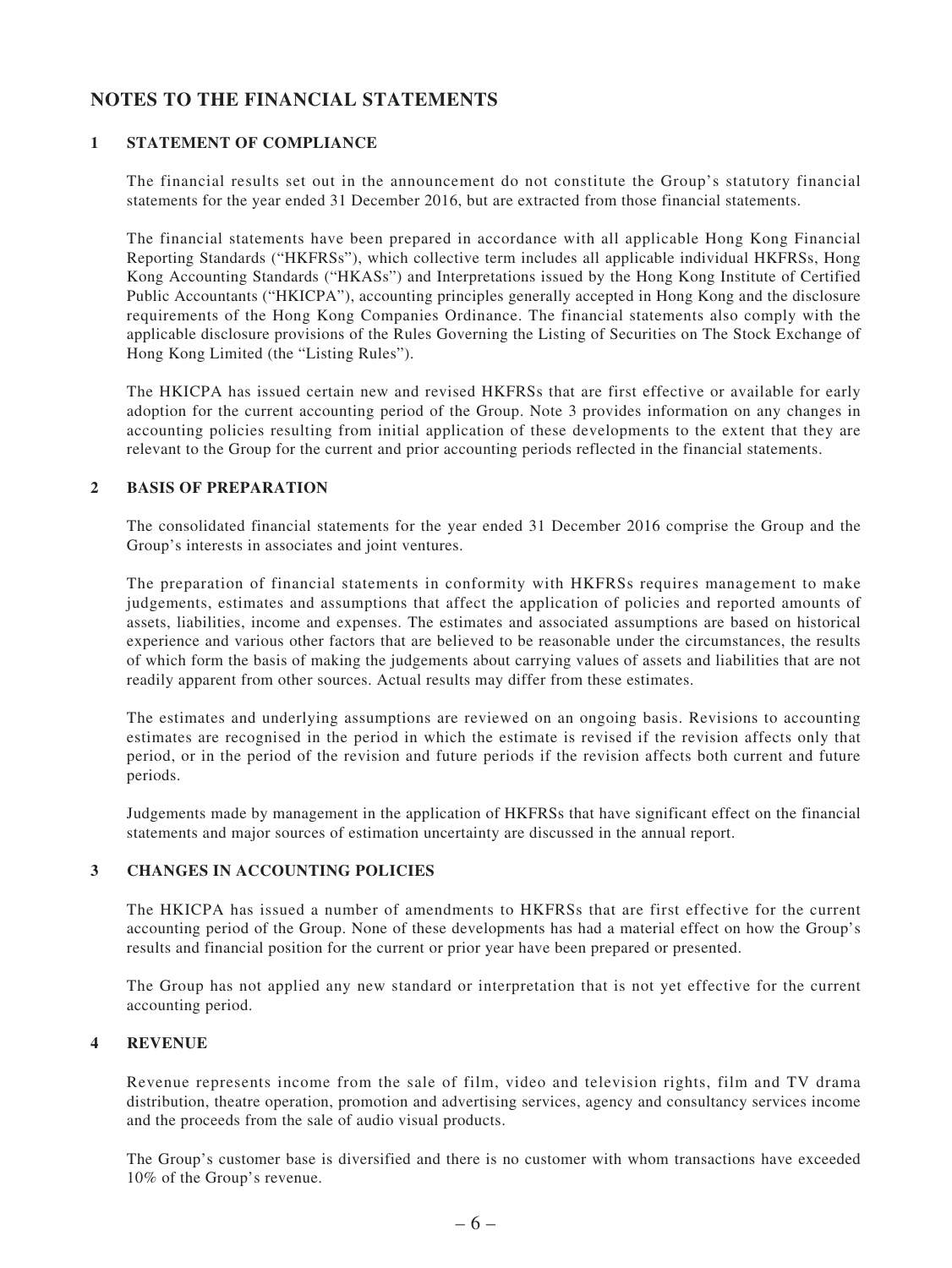#### **5 SEGMENT REPORTING**

The Group manages its businesses by geography. In a manner consistent with the way in which information is reported internally to the Group's most senior executive management for the purposes of resources allocation and performance assessment, the Group has presented the following reportable segments. No operating segments have been aggregated to form the reportable segments, which are as follows:

- Hong Kong
- Mainland China
- **Taiwan**
- Singapore

The results of the Group's revenue from external customers for entities located in Hong Kong, Mainland China, Taiwan and Singapore are set out in the table below.

Each of the above reportable segments primarily derive their revenue from film exhibition, film and video distribution, film and television programme production and the provision of advertising and consultancy services. The reportable segments, Taiwan and Singapore, represent the performance of the joint ventures operating in Taiwan and Singapore, respectively. For the purposes of assessing segment performance and allocating resources between segments, the Group's senior executive management monitors the revenue and results attributable to each reportable segment on the following bases:

#### **Segment revenue and results**

Revenue is allocated to the reportable segments based on the local entities' location of external customers. Expenses are allocated to the reportable segments with reference to sales generated by those segments and the expenses incurred by those geographical locations or which otherwise arise from the depreciation and amortisation of assets attributable to those segments.

The measure used for reporting segment profit is adjusted operating profit after taxation where net finance costs, exchange differences and extraordinary items are excluded. To arrive at adjusted operating profit after taxation the Group's profit is further adjusted for items not specifically attributable to individual segments, such as directors' and auditors' remuneration and head office or corporate administration costs.

In addition to receiving segment information concerning operating profit after taxation, management is provided with segment information concerning revenue.

Management evaluates performance primarily based on the operating profit including the share of results of joint ventures of each segment. Intra-segment pricing is generally determined on an arm's length basis.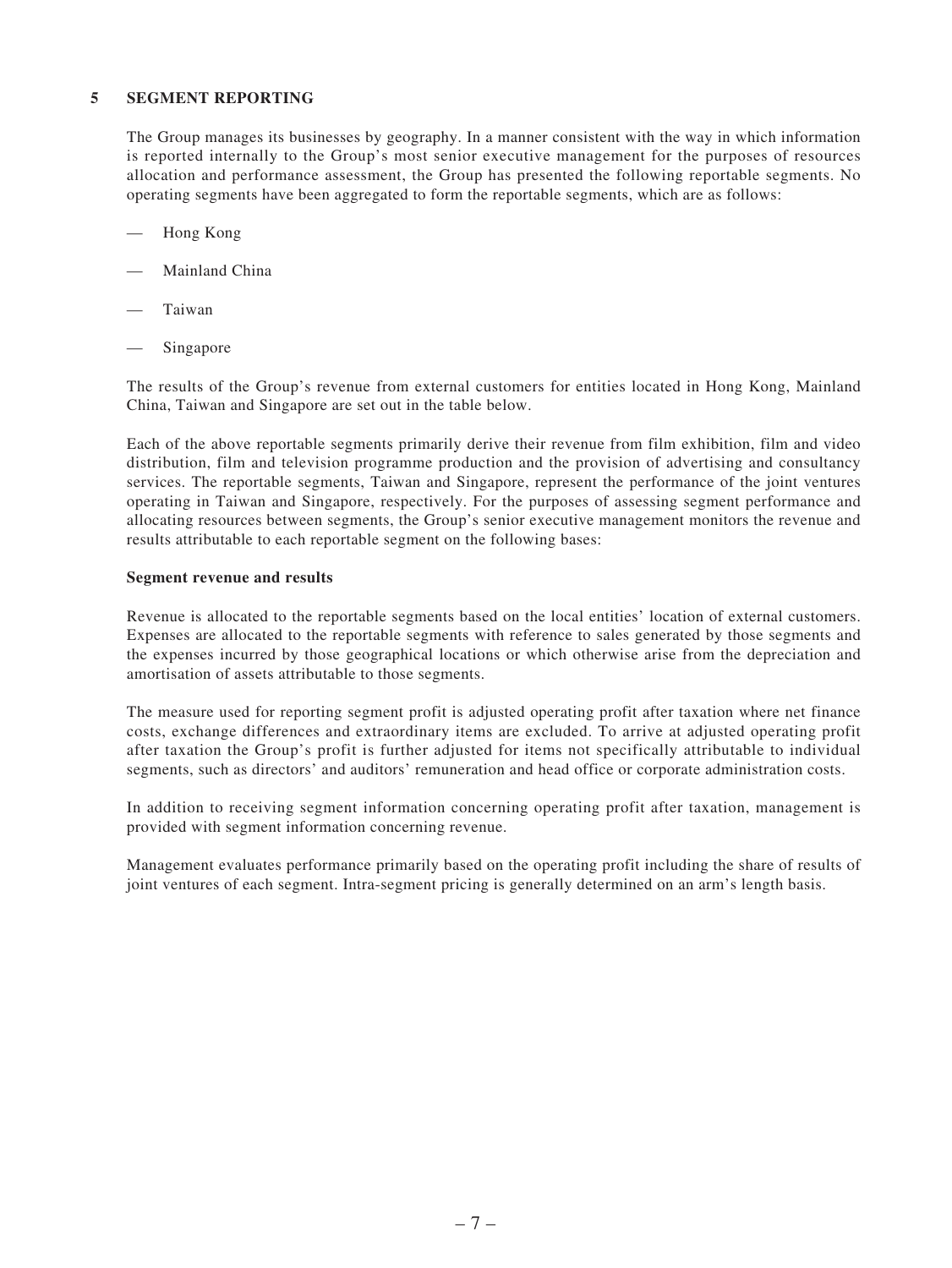Segment information regarding the Group's revenue and results by geographical market is presented below:

|                                                                                     |                           |          | Mainland       |            |                          |           |                 |                |                       |                       |
|-------------------------------------------------------------------------------------|---------------------------|----------|----------------|------------|--------------------------|-----------|-----------------|----------------|-----------------------|-----------------------|
|                                                                                     | China<br><b>Hong Kong</b> |          |                | Taiwan     |                          | Singapore |                 | Consolidated   |                       |                       |
|                                                                                     | 2016                      | 2015     | 2016           | 2015       | 2016                     | 2015      | 2016            | 2015           | 2016                  | 2015                  |
|                                                                                     | $HK\$'000$                | HK\$'000 | HK\$'000       | HK\$'000   | <b>HK\$'000</b>          | HK\$'000  | <b>HK\$'000</b> | HK\$'000       | <b>HK\$'000</b>       | HK\$'000              |
| Segment revenue:                                                                    |                           |          |                |            |                          |           |                 |                |                       |                       |
| Revenue from external customers                                                     |                           |          |                |            |                          |           |                 |                |                       |                       |
| $-$ Exhibition                                                                      | 236,490                   | 257,274  | 1,060,593      | 1,020,710  | 447,488                  | 496,601   | 392,599         | 389,311        | 2,137,170             | 2,163,896             |
| - Distribution and                                                                  |                           |          |                |            |                          |           |                 |                |                       |                       |
| production                                                                          | 33,459                    | 28,973   | 1,051<br>4,832 | 14,915     | 3,053                    | 5,771     | 7,476           | 7,762          | 45,039                | 57,421                |
| $-$ Corporate                                                                       | 1,539                     | 1,211    |                | 4,351      | $\overline{\phantom{0}}$ |           |                 | $\overline{a}$ | 6,371                 | 5,562                 |
| Reportable segment revenue                                                          | 271,488                   | 287,458  | 1,066,476      | 1,039,976  | 450,541                  | 502,372   | 400,075         | 397,073        | 2,188,580             | 2,226,879             |
| Reportable segment profit/(loss)                                                    | 16,582                    | 30,280   | (46, 188)      | (120, 905) | 24,180                   | 38,222    | 62,014          | 61,212         | 56,588                | 8,809                 |
| <b>Reconciliation — Revenue</b>                                                     |                           |          |                |            |                          |           |                 |                |                       |                       |
| Reportable segment revenue<br>Share of revenue from joint<br>ventures in Taiwan and |                           |          |                |            |                          |           |                 |                | 2,188,580             | 2,226,879             |
| Singapore                                                                           |                           |          |                |            |                          |           |                 |                | (850, 616)            | (899, 445)            |
| Elimination of intra-segmental                                                      |                           |          |                |            |                          |           |                 |                |                       |                       |
| revenue<br>Others                                                                   |                           |          |                |            |                          |           |                 |                | (41)<br>(46, 104)     | (1, 862)<br>(48, 440) |
|                                                                                     |                           |          |                |            |                          |           |                 |                |                       |                       |
| Consolidated revenue                                                                |                           |          |                |            |                          |           |                 |                | 1,291,819             | 1,277,132             |
| <b>Reconciliation - Loss before</b><br>taxation                                     |                           |          |                |            |                          |           |                 |                |                       |                       |
| Reportable profit from external<br>customers                                        |                           |          |                |            |                          |           |                 |                | 56,588                | 8,809                 |
| Unallocated operating                                                               |                           |          |                |            |                          |           |                 |                |                       |                       |
| expenses, net<br>Non-controlling interests                                          |                           |          |                |            |                          |           |                 |                | (115, 666)<br>(6,159) | (189, 280)<br>(747)   |
| Income tax                                                                          |                           |          |                |            |                          |           |                 |                | (2,916)               | (4,961)               |
|                                                                                     |                           |          |                |            |                          |           |                 |                |                       |                       |
| <b>Consolidated loss before taxation</b>                                            |                           |          |                |            |                          |           |                 |                | (68, 153)             | (186, 179)            |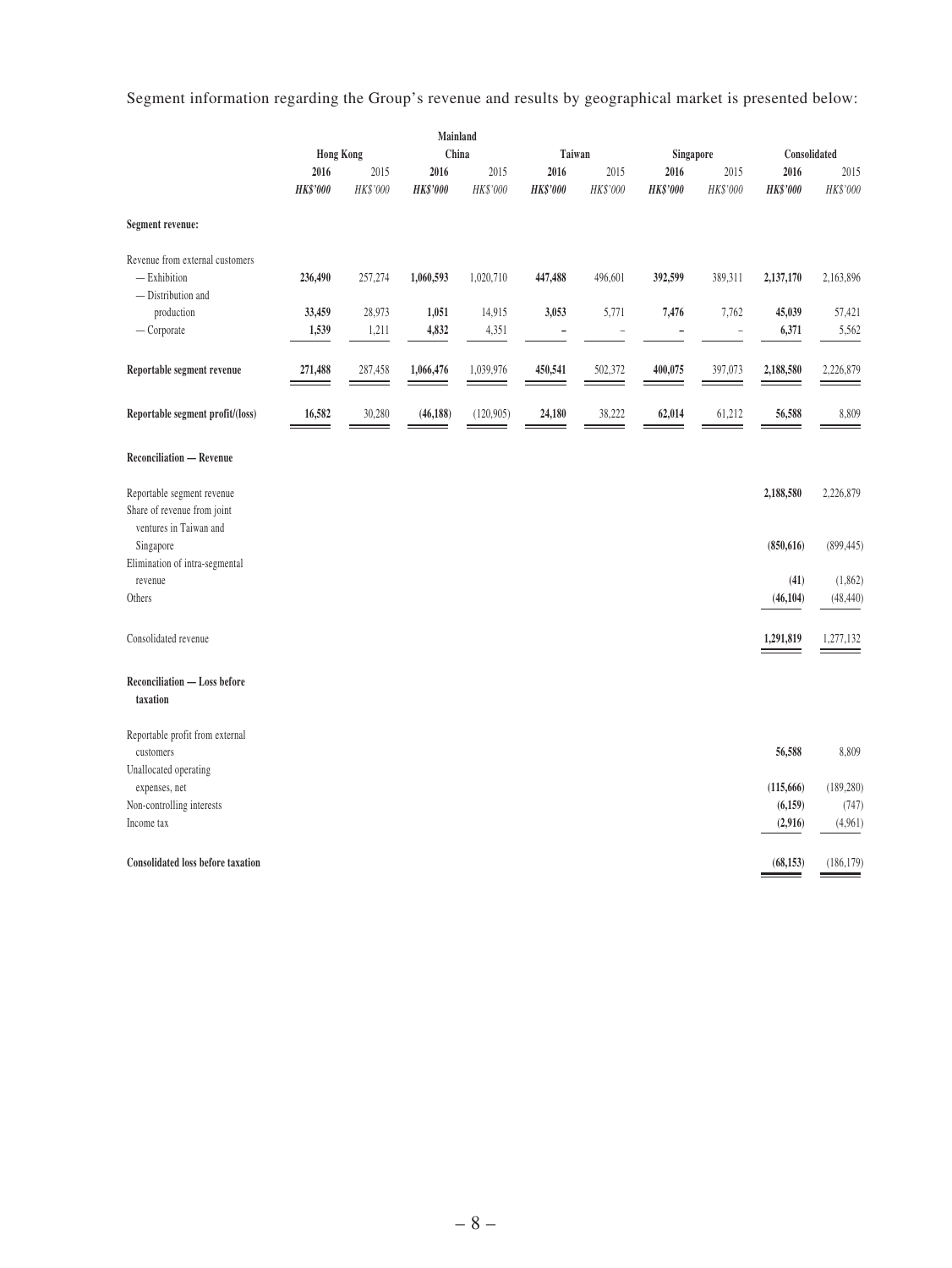#### **6 LOSS BEFORE TAXATION**

Loss before taxation is arrived at after charging/(crediting):

#### **(a) Finance costs**

**(c) Other items**

|                                                                        | 2016<br><b>HK\$'000</b> | 2015<br>HK\$'000 |
|------------------------------------------------------------------------|-------------------------|------------------|
| Interest on bank loans                                                 | 30,577                  | 36,275           |
| Interest on convertible bonds                                          | 29,007                  |                  |
| Interest on put options to non-controlling interests                   | 1,553                   |                  |
| Finance charges on obligations under finance leases                    | 3,344                   | 3,305            |
| Other ancillary borrowing costs                                        | 1,401                   | 2,555            |
| Total finance costs on financial liabilities not at fair value through |                         |                  |
| profit or loss                                                         | 65,882                  | 42,135           |
| Less: finance costs capitalised into leasehold improvements*           |                         | (2,500)          |
|                                                                        | 65,882                  | 39,635           |

\* No finance costs have been capitalised for the year ended 31 December 2016. For the year ended 31 December 2015, finance costs were capitalised at rates ranging from 5.39% to 6.13% per annum.

#### **(b) Staff costs (excluding directors' emoluments)**

|                                                          | 2016<br><b>HK\$'000</b> | 2015<br>HK\$'000 |
|----------------------------------------------------------|-------------------------|------------------|
| Salaries, wages and other benefits (note $(i)$ )         | 212,080                 | 211,623          |
| Contributions to defined contribution retirement plans   | 1,460                   | 1,394            |
| Equity-settled share-based payment expenses              |                         | 17,375           |
|                                                          | 213,540                 | 230,392          |
| Other items                                              |                         |                  |
|                                                          | 2016                    | 2015             |
|                                                          | <b>HK\$'000</b>         | HK\$'000         |
| Cost of inventories                                      | 34,233                  | 34,001           |
| Cost of services provided                                | 478,802                 | 472,276          |
| Depreciation of property, plant and equipment            | 139,418                 | 159,696          |
| Amortisation of film rights (note (ii))                  | 10,431                  | 41,927           |
| (Reversal of impairment)/impairment of property,         |                         |                  |
| plant and equipment                                      | (14, 122)               | 14,122           |
| Impairment of goodwill                                   |                         | 16,425           |
| Impairment of film rights                                | 108                     | 5,119            |
| Fair value gain on derivative financial instruments      | (24, 261)               |                  |
| Write-off of trade receivables                           |                         | 13,782           |
| Auditors' remuneration                                   | 4,952                   | 3,811            |
| Operating lease charges in respect of land and buildings |                         |                  |
| - minimum lease payments                                 | 199,362                 | 183,664          |
| - contingent rentals                                     | 31,664                  | 44,107           |
| Rental income less direct outgoings                      | (14, 175)               | (14,604)         |

*Notes:* (i) The amount includes provision for long service payments.

 (ii) The amortisation of film rights for the year is included in "Cost of sales" in the consolidated income statement.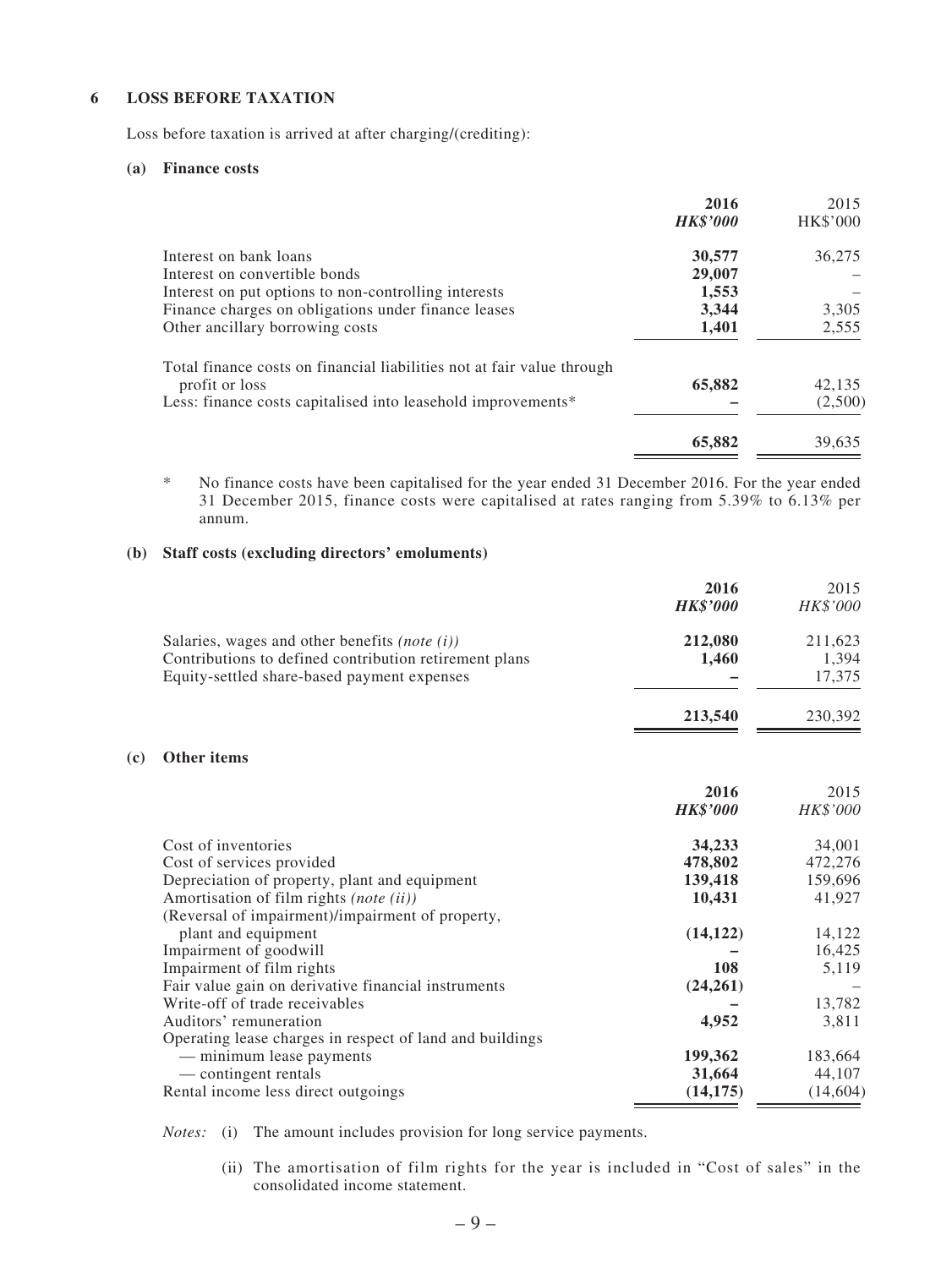#### **7 INCOME TAX IN THE CONSOLIDATED INCOME STATEMENT**

Taxation in the consolidated income statement represents:

|                                          | 2016<br><b>HK\$'000</b> | 2015<br>HK\$'000 |
|------------------------------------------|-------------------------|------------------|
| <b>The Group</b>                         |                         |                  |
| Current income tax                       |                         |                  |
| Provision for Hong Kong tax              | 1,163                   | 1,724            |
| Provision for overseas tax               | 13,572                  | 7,579            |
| Over-provision in respect of prior years | (23)                    | (1, 191)         |
|                                          | 14,712                  | 8,112            |
| Deferred $tax - Overseas$                |                         |                  |
| Reversal of temporary differences        | (17, 628)               | (13,073)         |
|                                          | (2,916)                 | (4,961)          |

#### *Notes:*

- (i) The provision for Hong Kong Profits Tax for 2016 is calculated at  $16.5\%$  (2015:  $16.5\%$ ) of the estimated assessable profits for the year.
- (ii) The provision for the PRC Corporate Income Tax of the subsidiaries established in the PRC is calculated at 25% (2015: 25%) of the estimated taxable profits for the year.
- (iii) Taxation for overseas subsidiaries is charged at the appropriate current rates of taxation ruling in the relevant jurisdictions.
- (iv) During the year ended 31 December 2016, the Group paid HK\$7,030,000 (2015: HK\$3,860,000) for income taxes on distributed earnings from its joint venture in Taiwan.

During the year ended 31 December 2016, the Group provided HK\$4,082,000 (2015: HK\$5,561,000) for income taxes on accumulated earnings generated by its joint venture in Taiwan which will be distributed to the Group in the foreseeable future.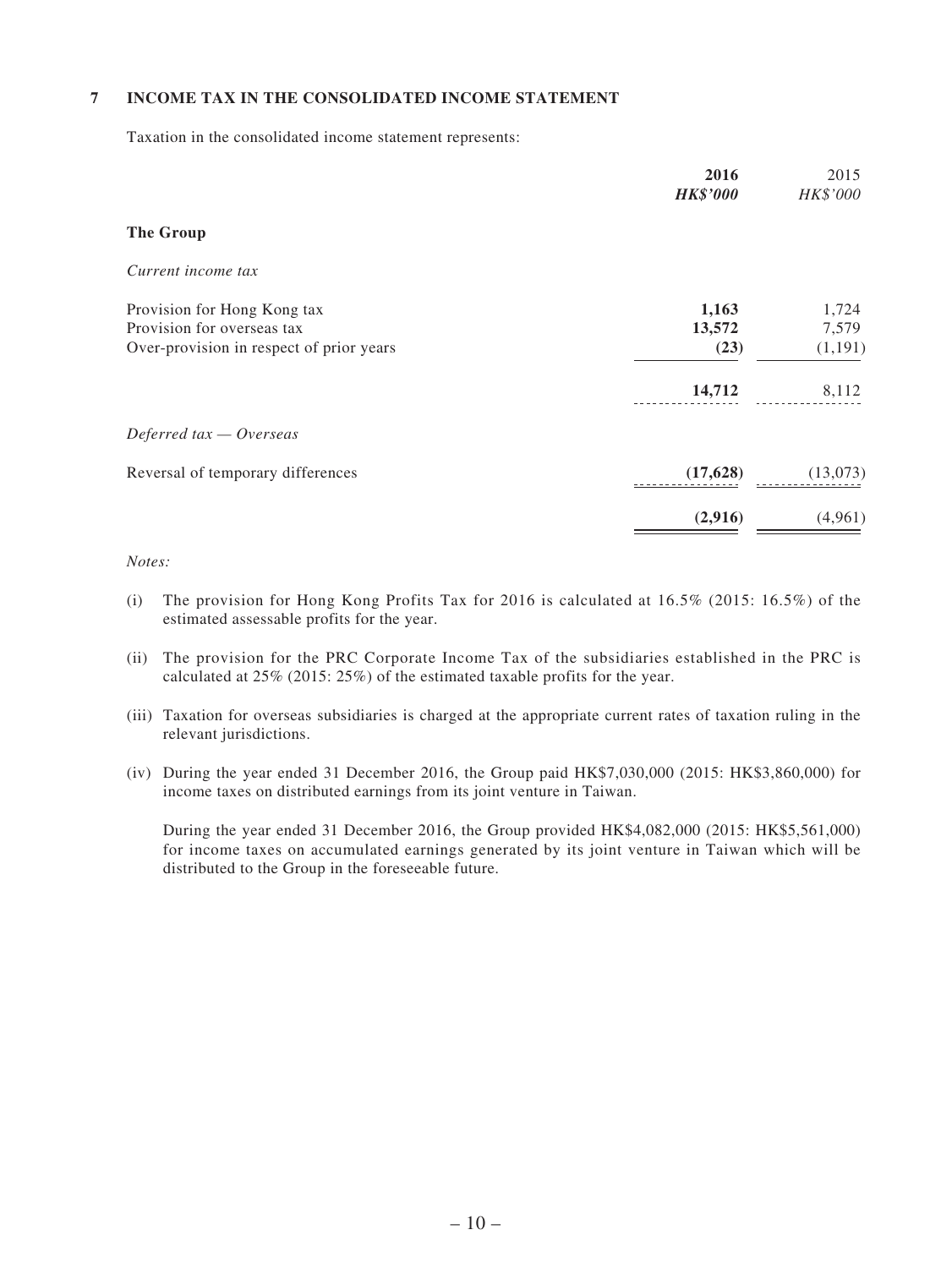#### **8 LOSS PER SHARE**

#### **(a) Basic loss per share**

The calculation of basic loss per share is based on the loss attributable to equity holders of the Company of HK\$59,078,000 (2015: HK\$180,471,000) and the weighted average number of ordinary shares of 2,742,519,248 (2015: 2,742,519,248), in issue during the year.

|                                                                | 2016          | 2015          |
|----------------------------------------------------------------|---------------|---------------|
|                                                                | <b>Number</b> | <b>Number</b> |
|                                                                | of shares     | of shares     |
| Weighted average number of ordinary shares and issued ordinary |               |               |
| shares as at 31 December                                       | 2,742,519,248 | 2,742,519,248 |

#### **(b) Diluted loss per share**

Diluted loss per share is calculated by adjusting the weighted average number of ordinary shares outstanding to assume conversion of all dilutive potential ordinary shares. The Company has two (2015: one) categories of dilutive potential ordinary shares: share options and convertible bonds (2015: share options). The convertible bonds are assumed to have been converted into ordinary shares and the net loss is adjusted to eliminate the interest expense less the tax effect. The calculation for share options is determined by the number of shares that could have been acquired at fair value (determined as the average market price of the Company's shares for the period) based on the monetary value of the subscription rights attached to the outstanding share options.

For the year ended 31 December 2016, the potential ordinary shares arising from the assumed conversion of convertible bonds and exercise of share options are not included in the calculation of adjusted loss per share as they were anti-dilutive.

For the year ended 31 December 2015, the potential ordinary shares arising from the assumed exercise of share options were not included in the calculation of diluted loss per share as they had no dilutive effect on loss per share.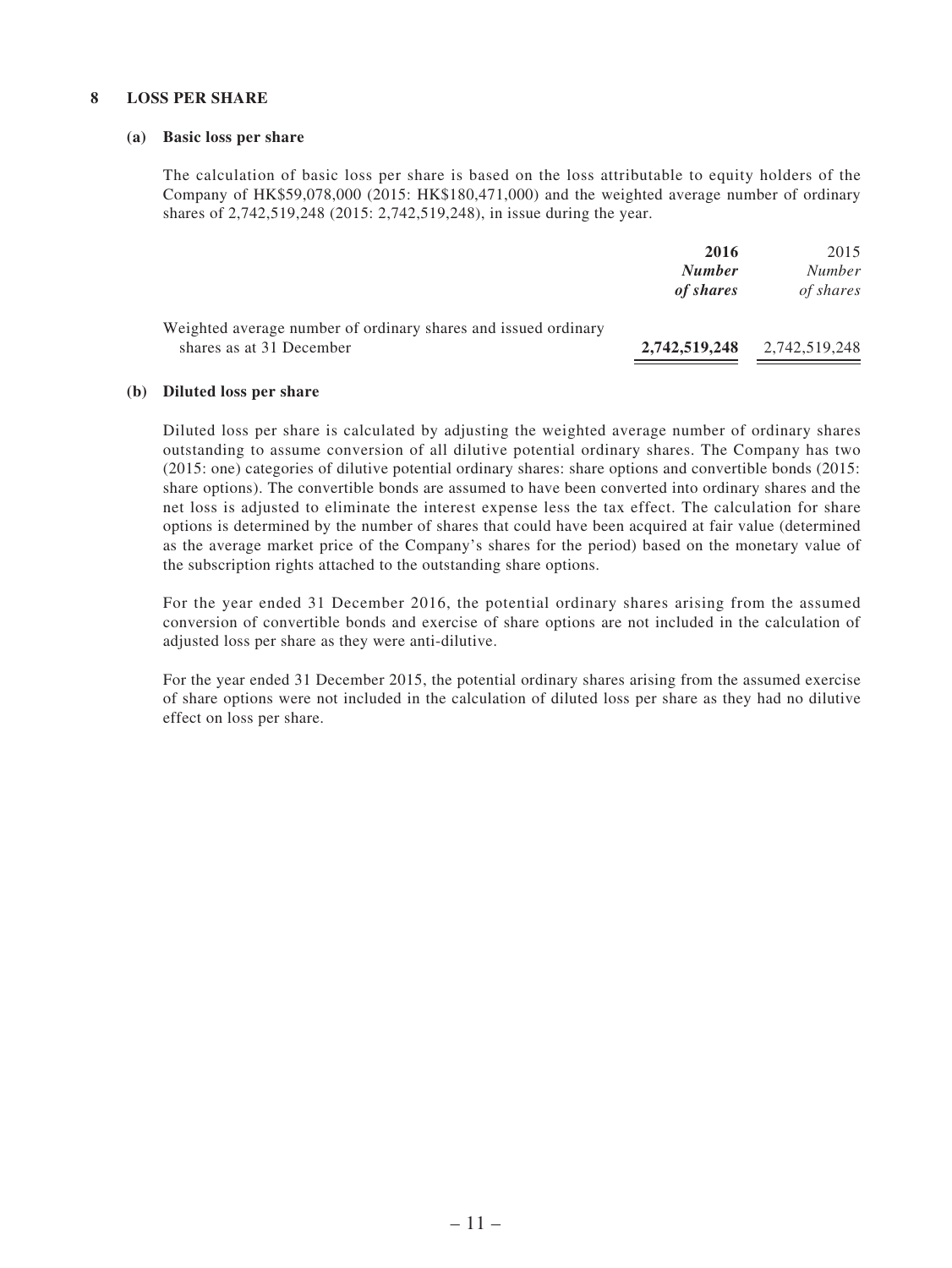#### **9 TRADE RECEIVABLES**

The Group usually grants credit periods ranging from one to three months. Each customer has a credit limit and overdue balances are regularly reviewed by management.

As of the end of the reporting period, the ageing analysis of trade receivables, based on the invoice date and net of allowance for doubtful debts, is as follows:

|                | 2016<br><b>HK\$'000</b> | 2015<br>HK\$'000 |
|----------------|-------------------------|------------------|
| Within 1 month | 10,841                  | 94,247           |
| 1 to 2 months  | 3,564                   | 1,835            |
| 2 to 3 months  | 585                     | 2,352            |
| Over 3 months  | 6,247                   | 27,062           |
|                | 21,237                  | 125,496          |
|                |                         |                  |

At 31 December 2016, trade receivables of the Group included amounts totalling HK\$41,972,000 (2015: HK\$34,909,000) due from related companies and an amount of HK\$1,452,000 (2015: HK\$3,822,000) due from a joint venture, which are unsecured, interest-free and recoverable within one year. Trade receivables due from related companies of HK\$41,012,000 associated with the disposal group were reclassified as held for sale at 31 December 2016 as set out in note 11.

#### **10 TRADE PAYABLES**

The ageing analysis of trade payables as of the end of the reporting period is as follows:

|                       | 2016<br><b>HK\$'000</b> | 2015<br>HK\$'000 |
|-----------------------|-------------------------|------------------|
| Current to 3 months   | 32,266                  | 71,034           |
| Within 4 to 6 months  | 162                     | 258              |
| Within 7 to 12 months | 383                     | 5,239            |
| Over 1 year           | 10,683                  | 13,004           |
|                       | 43,494                  | 89,535           |

At 31 December 2016, trade payables of the Group included the amounts totalling HK\$35,765,000 (2015: HK\$36,844,000) due to related companies which were unsecured, interest-free and repayable on demand. Trade payables due to related companies of HK\$35,734,000 associated with the disposal group were reclassified as held for sale at 31 December 2016 as set out in note 11.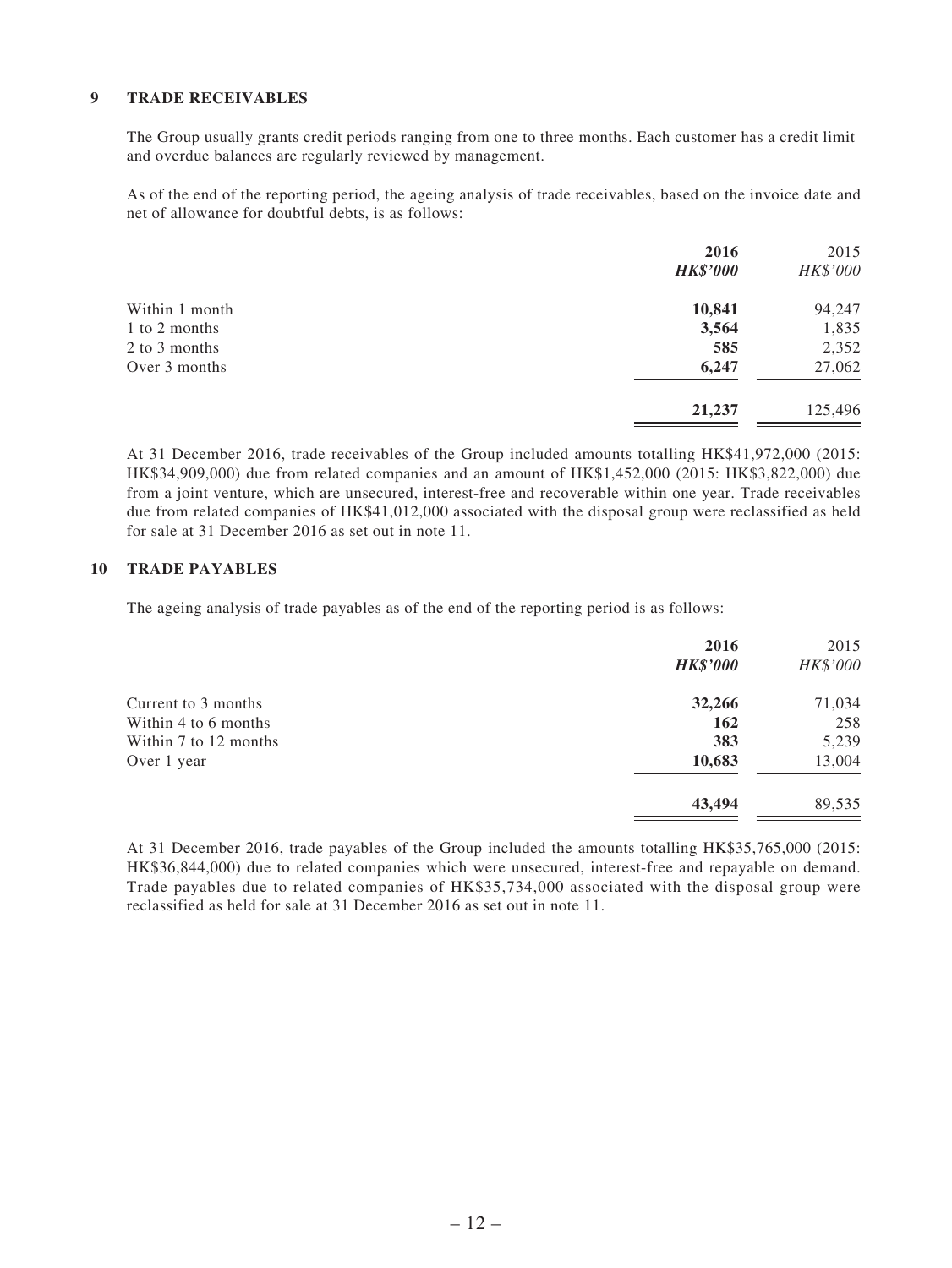#### **11 DISPOSAL GROUP HELD FOR SALE**

On 25 January 2017, Giant Harvest Limited ("Giant Harvest"), an indirect wholly-owned subsidiary of the Company, entered into a sale and purchase agreement (the "Sale and Purchase Agreement") with True Vision Limited ("True Vision"), pursuant to which Giant Harvest conditionally agreed to sell and True Vision conditionally agreed to purchase, the entire equity interest of City Entertainment Corporation Limited ("CECL") at a consideration of RMB3.286 billion (the "Disposal"). OSGH (China), the entity operating the Group's film exhibition business in Mainland China, is owned as to 92.59% by CECL and 7.41% by Jiang Creding Prosperity Investor Enterprice (Limited Partnership) following the deemed disposal which took place during the year ended 31 December 2016.

Pursuant to the Sale and Purchase Agreement, CECL will undergo a reorganisation by including only entities that are relevant to the Group's film exhibition business in Mainland China prior to the completion of the Disposal (the "Reorganisation"). The assets and liabilities of CECL, after taking into account the impact of the Reorganisation, comprise the disposal group held for sale. The Disposal is expected to complete in the second half of 2017.

The management assessed that the criteria for the classification of the disposal group as held for sale were fulfilled prior to 31 December 2016 based on the facts and circumstances specific to the Disposal. The assets and liabilities of the disposal group held for sale are presented separately in the consolidated statement of financial position as at 31 December 2016 and the major classes of assets and liabilities of the disposal group as at 31 December 2016 are as follows:

|                                                           | 2016            |
|-----------------------------------------------------------|-----------------|
|                                                           | <b>HK\$'000</b> |
| Assets of disposal group classified as held for sale      |                 |
| Investment property                                       | 87,662          |
| Other property, plant and equipment                       | 1,204,335       |
| Interests in associates                                   | 11,628          |
| Goodwill                                                  | 18,587          |
| Deferred tax assets                                       | 49,755          |
| Pledged bank deposits                                     | 12,880          |
| Inventories                                               | 11,710          |
| Trade receivables                                         | 125,448         |
| Other receivables, deposits and prepayments               | 242,275         |
| Deposit and cash                                          | 355,722         |
|                                                           | 2,120,002       |
|                                                           | 2016            |
|                                                           | <b>HK\$'000</b> |
| Liabilities of disposal group classified as held for sale |                 |
| Trade payables                                            | 51,267          |
| Other payables and accrued charges                        | 153,494         |
| Deferred revenue                                          | 167,226         |
| <b>Bank</b> loans                                         | 206,711         |
| Obligations under finance leases                          | 51,037          |
| Taxation payable                                          | 7,808           |
|                                                           | 637,543         |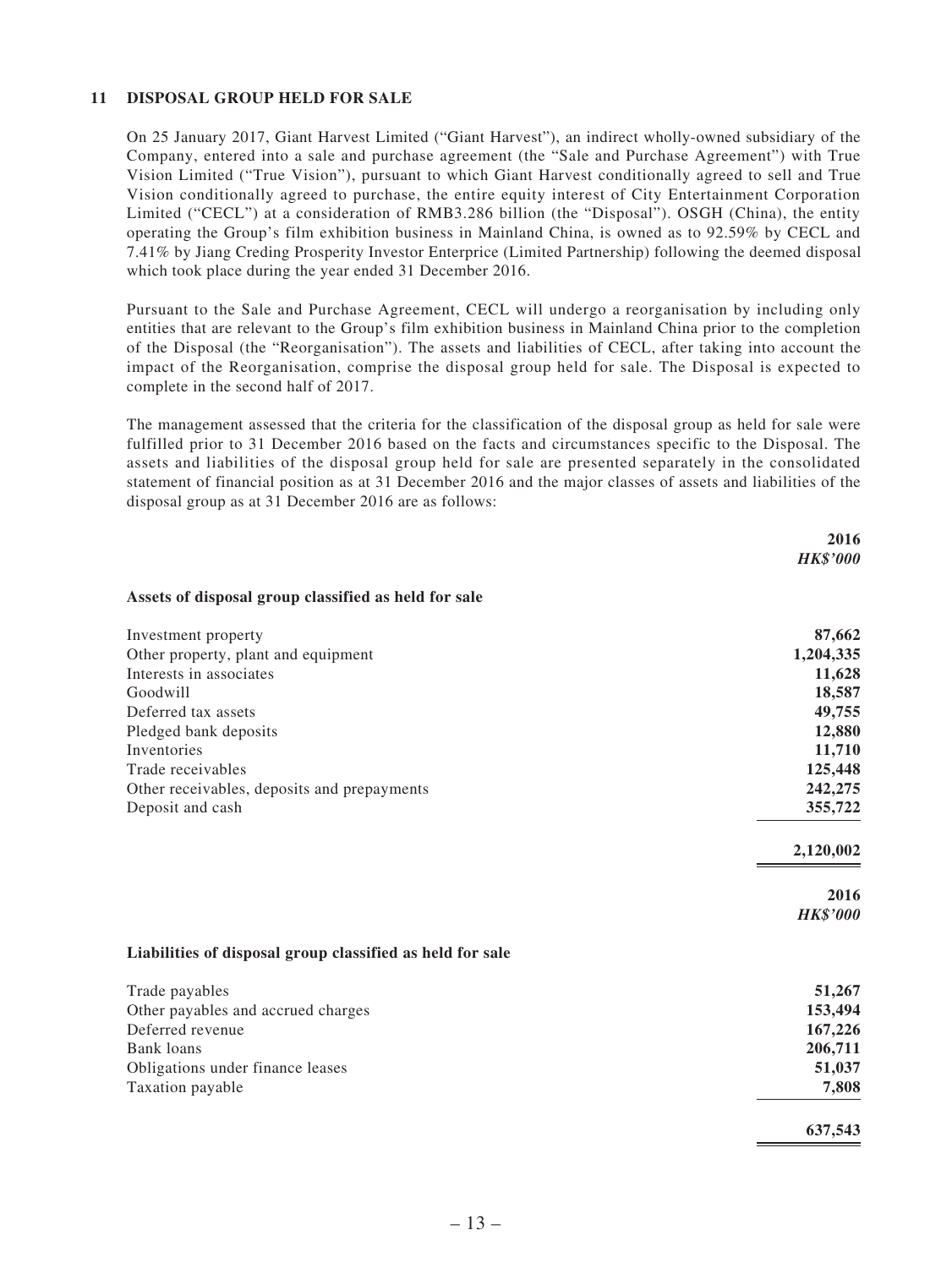# **MANAGEMENT DISCUSSION AND ANALYSIS**

### **Operation and Financial Review**

During the year under review, the Group's revenue increased by 1.2% to HK\$1,292 million and the gross profit increased by 5.3% to HK\$768 million compared with last year. Gross profit margin was also improved to 59.4% (2015: 57.1%). Loss attributable to the equity holders of the Company significantly reduced by 67.2% to HK\$59 million as compared to HK\$180 million in last year.

The increase of revenue was contributed by the Mainland China region and was attributable to the 9 new cinemas with 57 screens in the region. Despite suffering from an exchange loss of HK\$45 million (2015: HK\$41 million) as a result of Renminbi deprecation and additional finance costs and related expenses of HK\$29 million incurred for the convertible bonds issued in February 2016, loss attributable to the equity holders of the Company reduced significantly by 67.2% to HK\$59 million. The reduction in loss was primarily due to the continuous improvement of operation efficiency of ramped up cinemas, the decline in operating and administration expenses such as share option expenses and the decrease in provision for impairment of assets for the year.

As of 31 December 2016, the cash and cash equivalents of the Group amounted to HK\$152 million (2015: HK\$187 million). The Group's outstanding borrowings which amounted to HK\$595 million (2015: HK\$770 million) comprise mainly interest bearing bank loans of HK\$411 million and convertible bonds of HK\$184 million. The interest bearing bank loans were secured by pledged cash, an office property and the equity interests in two subsidiaries of the Company. Adhering to prudent financial management, the Group's gearing ratio (measured as total borrowings to total assets) decreased to 18.9% (2015: 28.7%), as the Group managed to maintain a more healthy liquidity position.

### **Business Review**

### *Film Exhibition*

The Group opened 9 cinemas with 60 screens and acquired 1 cinema with 5 screens during the year. As of 31 December 2016, the Group operated 107 cinemas with 781 screens in total across Mainland China, Hong Kong, Taiwan and Singapore. Our cinemas served over 52 million guests compared with 51 million guests for the same period last year. Gross box office receipts on a full and aggregated basis were recorded at HK\$2,568 million, representing a slight drop of 3.8% from last year. The major Hollywood blockbusters released this year were *Captain America: Civil War* (美國隊長 3: 英雄內戰) , *Zootopia* (優獸大都會) , *Batman v Superman: Dawn of Justice* (蝙蝠俠對超人:正義曙光) , *Fantastic Beasts and Where to Find Them* (怪獸與牠們的產地) , *Deadpool* (死侍: 不死現身), *Doctor Strange* (奇異博士) and *X-Men: Apocalypse* (變種特攻:天啟滅世戰). The major Chinese-language blockbusters were *Mermaid* (美人魚), Ip <sup>M</sup>an <sup>3</sup> (葉問3), *The Monkey King 2* (西遊記之孫悟空三打白骨精) and *From Vegas To Macau III* (賭城風雲III) in Mainland China and Hong Kong, *The M Riders Finding Pangu* (萌學園:尋找磐古) in Taiwan and *Long Long Time Ago* (我們的故事) in Singapore.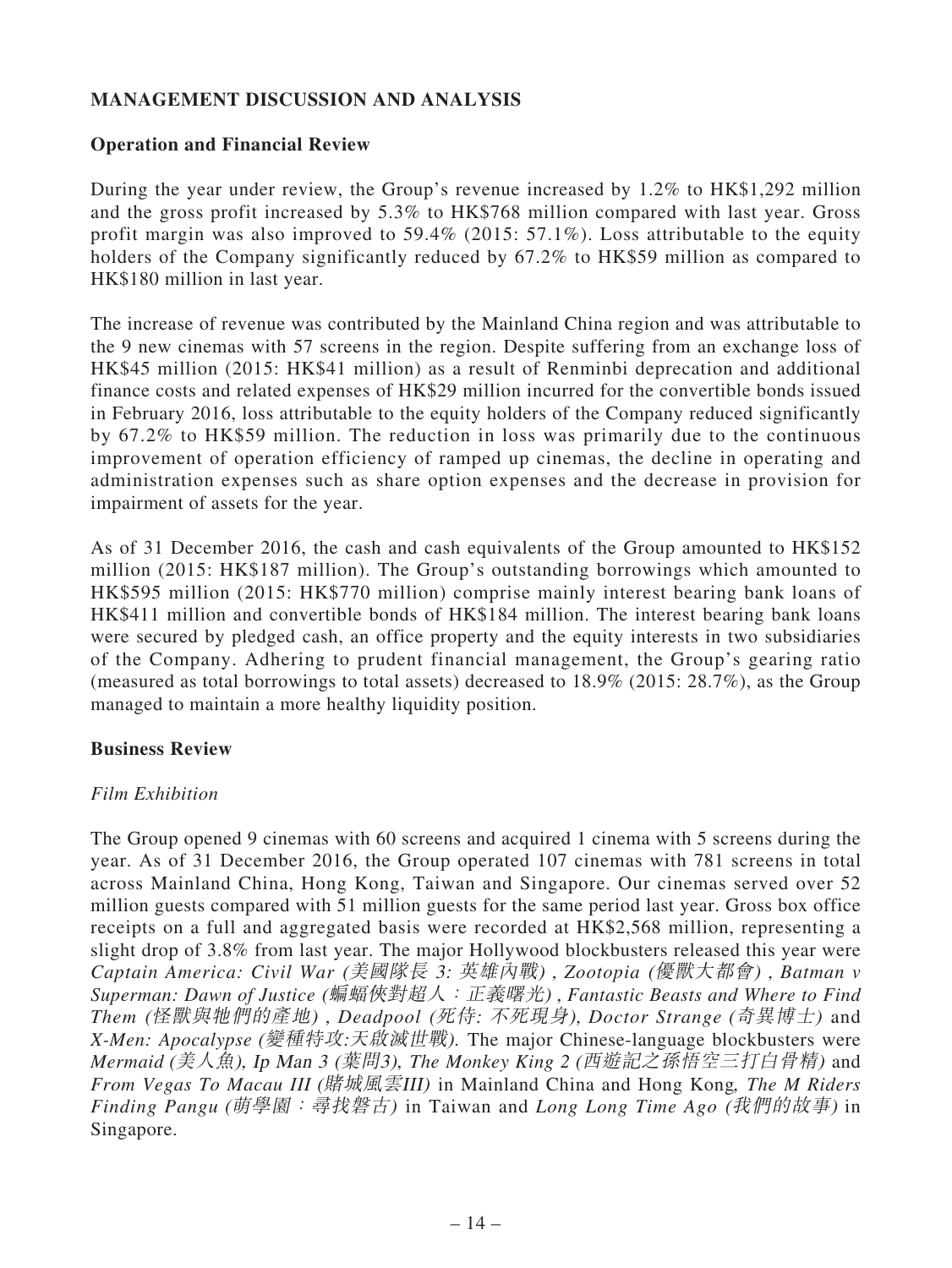### **Operating Statistics of the Group's Cinemas**

*(For the year ended 31 December 2016)*

|                                   | <b>Mainland</b><br>China | <b>Hong Kong</b> | <b>Taiwan</b> | <b>Singapore</b> |
|-----------------------------------|--------------------------|------------------|---------------|------------------|
| Number of cinemas*                | 76                       |                  | 14            |                  |
| Number of screens*                | 531                      | 23               | 136           | 91               |
| Admissions ( <i>million</i> )     | 24.8                     | 2.4              | 15.7          | 9.4              |
| Net average ticket price $(HK\$ ) | 34                       | 83               | 58            |                  |

as of 31 December 2016

The Group is committed to pursue visual and audio effect perfection to bring a new moviegoing experience for our audiences. All screens of the Group have been fully installed with digital equipment and are 3D compatible. Two IMAX® screens were installed in Mainland China in 2016 which there were 12 IMAX® screens in total for the Group in Taiwan and Mainland China as at 31 December 2016. The Group has also been upgrading the experience for our audiences by equipping 4DXTM, D-Box Motion Chairs, Advanced Panorama Dolby Atmos and DTSX sound systems in our cinemas in different regions.

### *Mainland China*

### *Operating Statistics of the Group's Cinemas in Mainland China*

|                                                        | 2016 | 2015 |
|--------------------------------------------------------|------|------|
| Number of cinemas*                                     | 76   |      |
| Number of screens*                                     | 531  | 474  |
| Admissions ( <i>million</i> )                          | 24.8 | 21.3 |
| Net average ticket price <i>(RMB)</i>                  | 29   | 33   |
| Gross box office receipts $(RMB$ million) <sup>#</sup> | 792  | 752. |

\* as of 31 December 2016

# before deduction of government taxes and charges

The market gross box office receipts in Mainland China increased by 3.6% to RMB45.5 billion from RMB43.9 billion last year while the Group's gross box office receipts generated by its multiplexes in Mainland China increased by 5.3% to RMB792 million compared with last year. During the year under review, the Group opened 8 new cinemas with 52 screens in the cities of Shenzhen, Tianjin, Foshan, Xian and Changsha and acquired 1 cinema with 5 screens from a local operator in the city of Wuhan. Notwithstanding that the average ticket price reduced by 12.1% from RMB33 to RMB29 as a result of many marketing campaigns launched to drive admissions from keen competition, the Group served approximately 25 million patrons in Mainland China, representing a 16.4% growth from last year.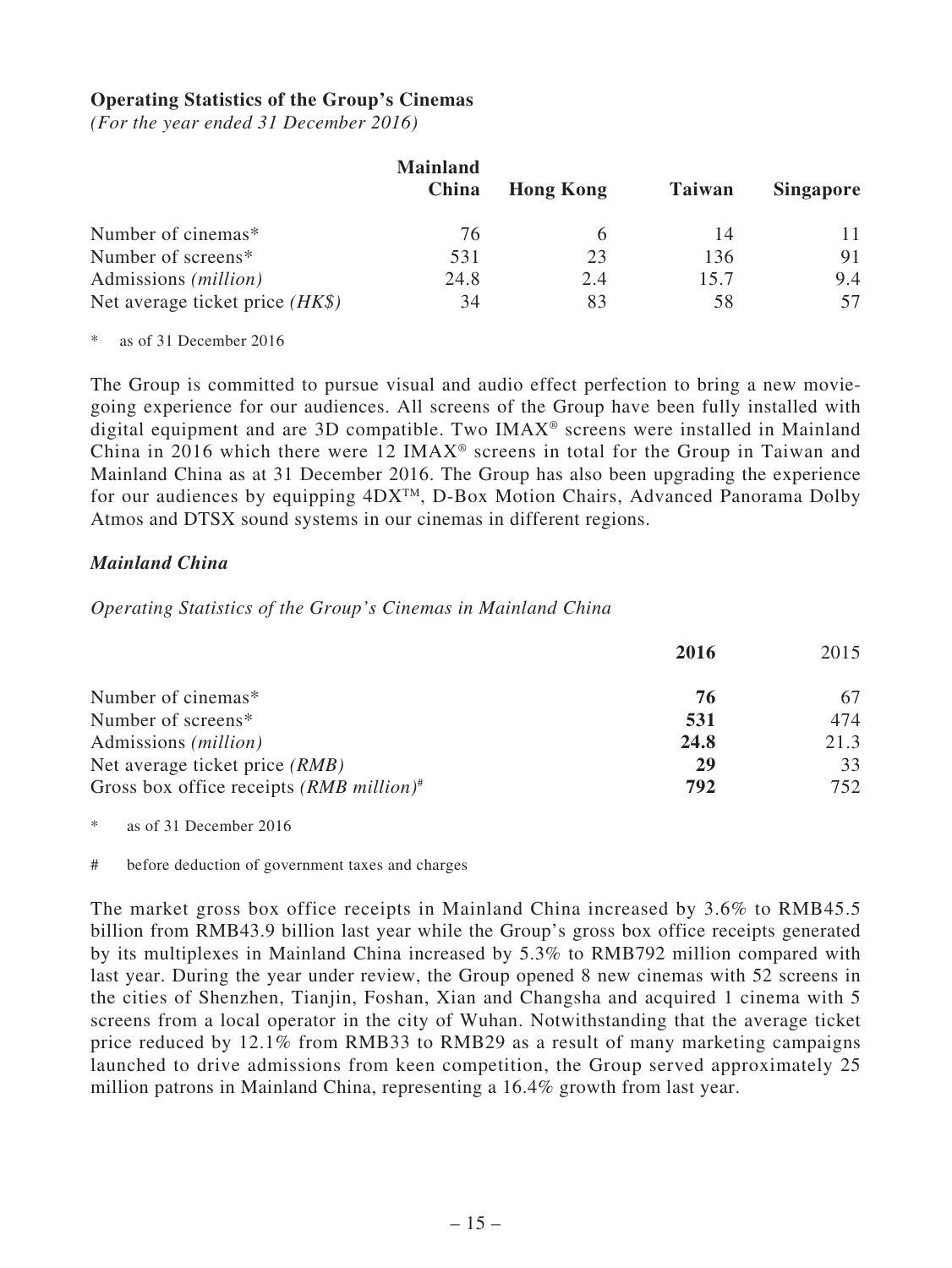A new concept multiplex at Shenzhen Mission Hill was opened in January 2016. It was the first standalone IMAX building in Southern China comprising seven 3D theatres with 4K digital technology, offering a book store and food and beverage sections that create a comprehensive and relaxing entertainment environment for our customers.

A lot of famous films released during the year like Mermaid (美人魚), Zootopia (優獸大都 會), Fantastic Beasts and Where to Find The<sup>m</sup> (怪獸與牠們的產地) and *Captain America: Civil War* (美國隊長 3: 英雄內戰) drew the attention of audiences. To attract and retain our audiences, the Group continued to offer discount promotions, membership privilege programs and activities as well as on-line and in-app ticket purchasing to drive the growth of the average ticket price and watching frequency of our customers and at the same time provide a better value for money experience and superior service to our audiences.

The net loss of our exhibition business in Mainland China was HK\$42 million for the year under review compared to HK\$97 million last year. The reduction in loss was mainly attributable to the continuous improvement in operation efficiency on ramped-up cinemas which helped to boost both box office and non box office revenue, and implementation of tight cost controls as well. In response to the dynamic market environment, the Group will continually review its ticket pricing strategy to optimise profitability.

# *Hong Kong*

*Operating Statistics of the Group's Cinemas in Hong Kong*

|                                          | 2016 | 2015 |
|------------------------------------------|------|------|
| Number of cinemas*                       |      | 6    |
| Number of screens*                       | 23   | 24   |
| Admissions ( <i>million</i> )            | 2.4  | 2.7  |
| Net average ticket price $(HK\$ )        | 83   | 78   |
| Gross box office receipts (HK\$ million) | 203  | 212  |

\* as of 31 December 2016

During the year under review, the Hong Kong market as a whole recorded box office receipts of HK\$1.96 billion, a decrease of 1.0% from HK\$1.98 billion for the same period last year. The Group's cinemas in Hong Kong recorded box office receipts of HK\$203 million this year (2015: HK\$212 million), representing a decrease of 4.2% compared to the same period last year. The decrease was primarily attributable to closure of The Golden Gateway Multiplex with 3 houses in February 2016, partially offset by the increase in admission from the new GH Fanling cinema with 2 houses which commenced operations in July 2016. Net average ticket price grew 6.4% to HK\$83 since more alternative content shows with higher average ticket price were held, and the ticket prices for the renovated and new cinemas such as GH Whampoa cinema and GH Fanling cinema increased. Excluding the effect of the closed and newly opened cinemas during the year, on a like-for-like basis the box office income grew by 1.4% compared to last year which outperformed the market.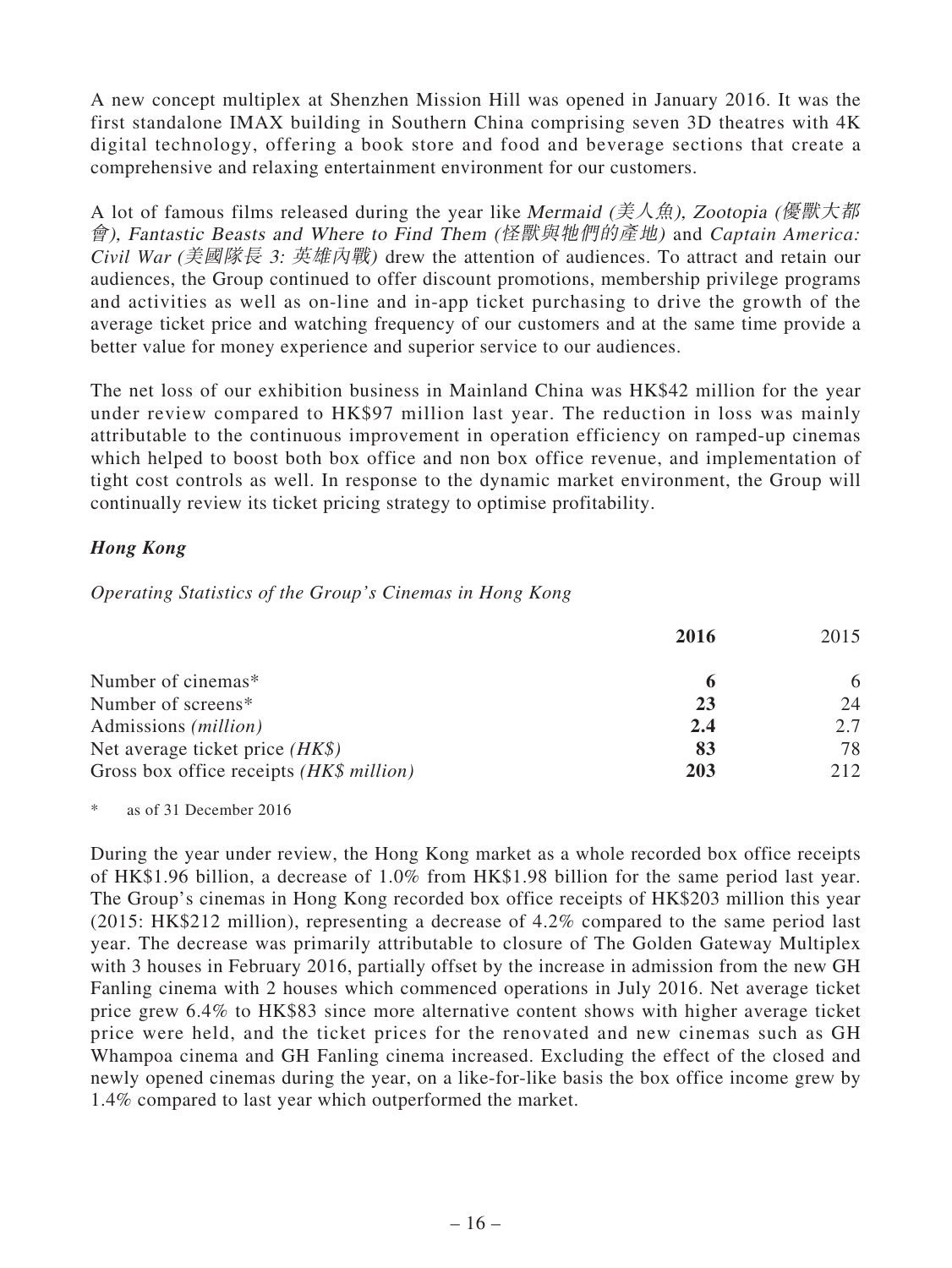To make our cinemas a more comprehensive entertainment hub, In 2016 we showed 81 alternative contents including a live concert in our circuit, a big jump of 92.9% from 42 in last year. It was encouraging that we built an experienced team in organising the alternative contents and a strong base for alternative content fans, which was proved by our successful alternative content shows such as the 18 shows of Live Broadcast "μ*'s Final LoveLive!*" which reached a remarkable 96.8% fill rate and HK\$300 average ticket price.

### *Taiwan*

#### *Operating Statistics of the Group's Cinemas in Taiwan*

|                                         | 2016       | 2015 |
|-----------------------------------------|------------|------|
| Number of cinemas*                      | 14         | 13   |
| Number of screens*                      | 136        | 127  |
| Admissions ( <i>million</i> )           | 15.7       | 17.4 |
| Net average ticket price (NTD)          | <b>240</b> | 240  |
| Gross box office receipts (NTD billion) | <b>3.8</b> | 4.2  |

\* as of 31 December 2016

During the year, Taipei City's market box office receipts amounted to NTD3.91 billion, representing a decrease of 7.1% from NTD4.21 billion last year due to a lack of record breaking movies. Consistent with the market trend, the Group's 35.71% owned Vie Show cinema circuit ("Vie Show") recorded total box office receipts of NTD3,760 million (2015: NTD4,177 million), representing a decrease of 10.0% from last year as a result of a weakening in the number of admissions. Accordingly the Group's share of net profit from Vie Show decreased from HK\$38.2 million to HK\$24.2 million compared to the corresponding period last year. Nevertheless, Vie Show continued to maintain its leading position in Taiwan with a market share of 41.8%.

As at 31 December 2016, Vie Show owned 14 cinemas and 136 screens in Taiwan. A new cinema with 9 screens, comprising one  $4DX^{TM}$  theatre and two "MAPPA" theatres which provided both catering and entertainment services for an additional movie experience for our audiences, was opened during the year at the Mitsui Outlet Park in Linkou.

Adhering to the Group's comprehensive entertainment hub strategy, the popular "UNICORN" handmade popcorn counter was expanded from one cinema to six cinemas during the year. Three "MAGO" restaurants providing a variety of Spanish fusion cuisine and one new "Unicorn Café" were also launched in the Vie Show cinema circuit during the year to provide wider catering services.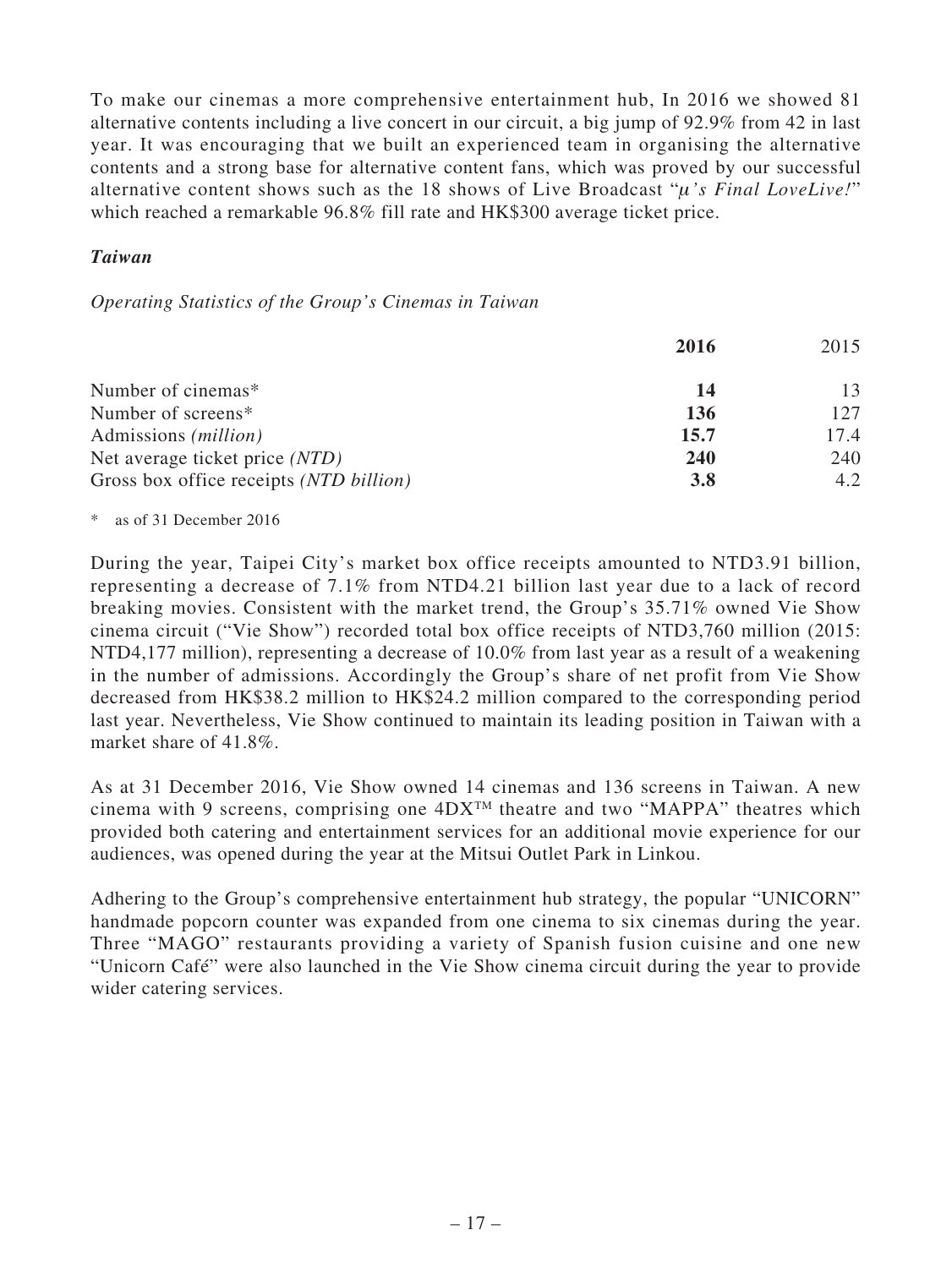### *Singapore*

*Operating Statistics of the Group's Cinemas in Singapore*

|                                         | 2016 | 2015 |
|-----------------------------------------|------|------|
| Number of cinemas*                      | 11   |      |
| Number of screens*                      | 91   | 91   |
| Admissions ( <i>million</i> )           | 9.4  | 9.3  |
| Net average ticket price $(S\$ )        | 10.2 | 10.1 |
| Gross box office receipts (S\$ million) | 96   | 94   |

\* as of 31 December 2016

During the year under review, the Singapore market's box office receipts remained stable at S\$219 million (2015: S\$221 million). The Group's 50.0% owned Golden Village cinema circuit continued to be a market leader with a market share of 43.7% by reporting box office receipts of S\$96 million (2015: S\$94 million), representing an increase of 2.1% compared to last year. The increase in box office receipts was mainly contributed by the reopened GV Tiong Bahru cinema after a year of closure for renovation. The new GV Tiong Bahru consists of 800-seats with the latest cinema designs, new technological capabilities such as Quick tix<sup>TM</sup> , automated ticketing machines and auto-gates giving patrons an easy, fast and efficient cinematic experience like none other. Hollywood blockbusters are always popular in Singapore and bring stable profit contribution to the Group. Hollywood blockbusters released during the year included *Captain America: Civil War* (美國隊長 3: 英雄內戰), *Zootopia* (優 獸大都會), *Batman v Superman: Dawn of Justice* (蝙蝠俠對超人:正義曙光), *Fantastic Beasts and Where to Find Them* (怪獸與牠們的產地) , Deadpool (死侍: 不死現身), *Doctor Strange* (奇異博士) and <sup>X</sup>-Men: <sup>A</sup>pocalypse (變種特攻:天啟滅世戰). During the year, the Group's share of net profit from the Golden Village cinema circuit increased by 1.3% to HK\$62 million.

### **Film & TV Programme Distribution and Production**

The Group's film distribution and production business recorded revenue of HK\$45 million (2015: HK\$57 million), representing a decrease of 21% compared to last year. The distribution revenue was mainly generated by distributing some famous releases such as *Selfless* (幻體: 續命遊戲), Fro<sup>m</sup> Vegas to <sup>M</sup>acau III (賭城風雲III) and Anniversary (紀念日) in Hong Kong, Ip Man <sup>3</sup> (葉問 <sup>3</sup>) in Taiwan and *Train To Busan* (屍殺列車) in Singapore. For the production sector, the Group will continue to invest independently and cooperatively with local and overseas studios to produce movies and TV programmes of high quality and carry out intellectual property redevelopment in the next few years. The Group's film library with perpetual distribution rights kept on bringing steady licensing income to the Group.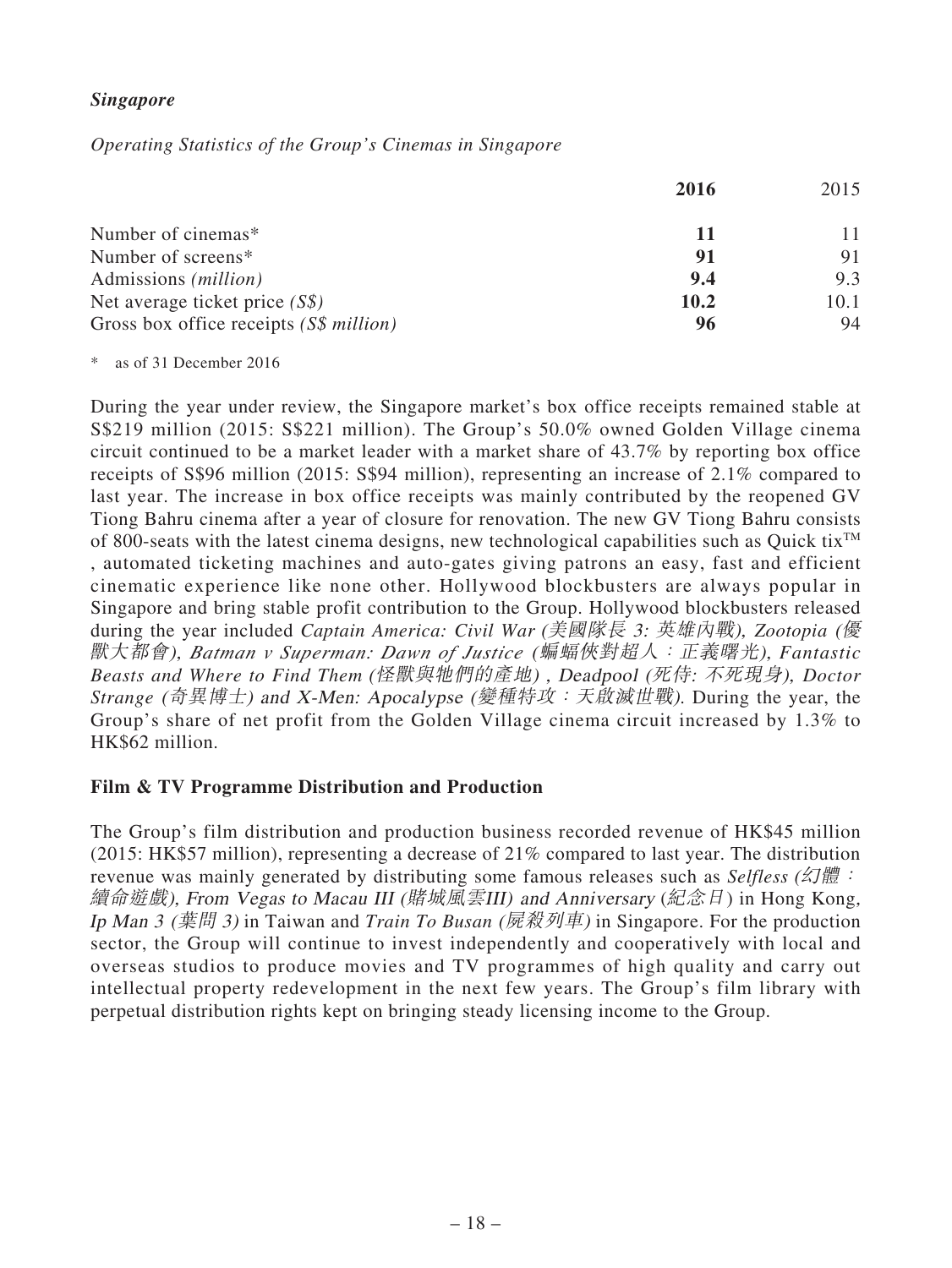# **EVENTS AFTER THE REPORTING PERIOD**

To unlock value for Shareholders and strengthen the Group's financial position, on 25 January 2017, the Company entered into a sale and purchase agreement to sell the Mainland China exhibition business (the "Disposed Business") in Mainland China at a consideration of approximately RMB3.286 billion (the "Disposal"). The Company intends to use the net proceeds for the Group's future investments and expansion, a special dividend payment, repayment of third party debts and for general working capital use.

The Disposed Business is currently sub-scale compared to its competitors in Mainland China and the Company believes that a larger strategic player would be able to better grow the Disposed Business and realise its full value and potential. Losses for each of the three years ended 31 December 2016 had been incurred for the Disposed Business which exerted pressure on the overall profitability of the Group. Significant investment would be required to grow the Disposed Business in order to compete with the larger players, which may lead to the Company incurring additional financing costs and depreciation expenses that would adversely impact the Group's financial position in the future.

Given the recent trend of increasing consolidation in the film exhibition industry in Mainland China, the Directors are of the view that it is in the interests of the Group and Shareholders to seize the opportunity to sell the Disposed Business at a fair valuation. As the Consideration in respect of the Disposal is significantly higher than the net asset value of the Disposed Business, the Company considered that a full sale of the Disposed Business at the above stated consideration will benefit the Shareholders and better realise the fair value of the Group's assets.

It is expected that the Company will record a gain from the Disposal of approximately HK\$2.3 billion. The redeployment of the Group's resources through the Disposal will enable the Group to further grow its remaining business and operations, in which, part of the net proceeds received from the Disposal will be used to expand the operations in Hong Kong and the Production & Distribution Business in Mainland China. In particular, the Group expects to continue to produce and seek investment opportunities in quality film production projects with the potential for high box office returns by either actively leading the production process or passively investing in such films as a minority investor.

For more details of the Disposal, please refer to the circular issued by the Company on 13 March 2017.

### **PROSPECTS**

Looking forward to 2017, the Group will continue our cinema networks expansion strategy for its film exhibition segments. Our high calibre team in different regions will keep identifying cinema sites with good market penetration, undervalued acquisition targets and profitable cooperation opportunities in the market.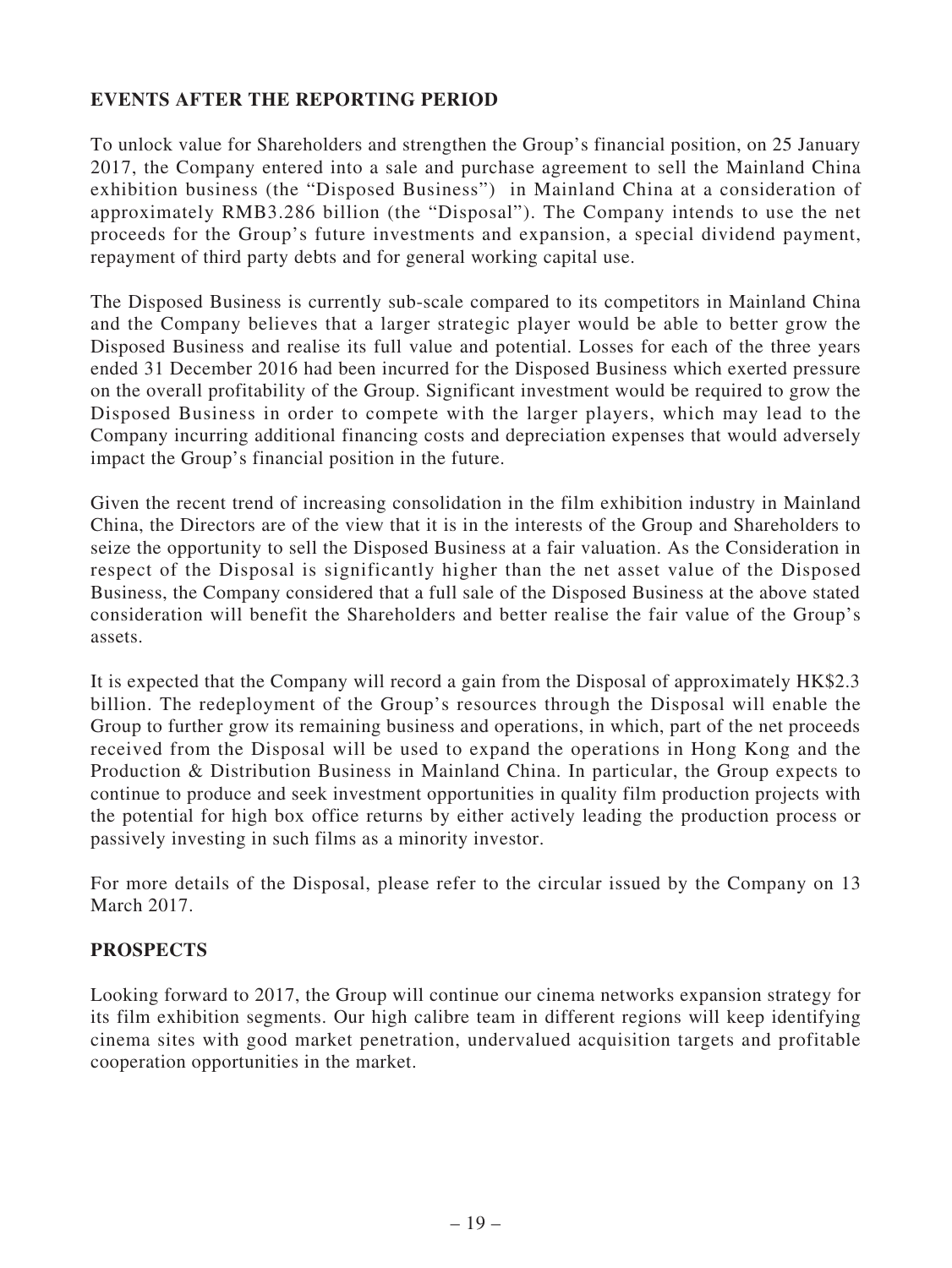In Hong Kong, the Group will further invest into the film exhibition business by opening on average one or two new cinemas each year by competing for existing cinema sites currently run by other cinema operators upon the expiry of their leases, identifying populated areas currently not served by any cinema to explore opportunities to open new cinemas, and/or acquiring existing cinema sites of other cinema operators depending on the availability of new sites in the market and the feasibility of the commercial terms. Riding on the success of alternative contents in previous years, the Group will cooperate with different production houses to offer a variety of events including mini-concerts and fans meeting Asian artists in the cinemas. It is expected that the growth of needs in alternative shows will bring considerable profit to the Group. At the same time, the Group will carry on a comprehensive entertainment hub strategy to expand the catering business such as the newly established "Jo $\bar{o}$ de Rolls" which is an adorable and lady-like restaurant specialising in sweet and savoury churros and the well-operated coffee corner "Why n.O.T". Upon completion of the Disposal, The Group will further invest in the film and video production and distribution business.

In Mainland China, the Group plans to ramp up the film, video and TV production business by producing and/or co-investing in new mid-to-large scale films every year after completion of the Disposal. With the foundation that the Group has laid in its distribution network, the Group will enlarge the distribution business by acquiring distribution rights for more films depending on the availability, quality and potential profitability of such opportunities.

In Taiwan, Vie Show will stay with the cinema network expansion strategy. Over 20 potential sites and cooperation opportunities are currently under review and negotiation and more cinemas are expected to be opened in the coming few years. Furthermore, to align with the Group strategy of a comprehensive entertainment hub, Vie Show will continue to expand its catering business. Subsequent to year end, one themed restaurant — "Hello Kitty Red Carpet" with a Hollywood movie design was opened in Linkou in January 2017 and it has been wellreceived by the youth market.

In Singapore, the Group will continue to grow by actively pursuing suitable cinema sites in the market. It is expected 3 more cinemas in SingPost, Bedok and Funan respectively with 21 screens and 1,795 seats in total will be launched in the upcoming years. Adopting the strategy to diversify the earning stream to achieve sustainable growth, advanced settings such as 4DXTM motion seat hall and Gemini couple seat to offer an extraordinary movie experience as well as conventional halls to cater to the mass market will be provided in some of our new sites.

As the global economy remains challenging, the Group will pay close attention to the regional economy and adjust our strategy and deploy according. It is believed the Disposal will lead to a strong cash flow and sound financial position for the Group and we will continue to actively seek investment opportunities in the regional media, entertainment and technology sectors that are related to the Group's existing business. In the long run, the directors are confident that the Group will be able to achieve sustainable and steady long term growth in both return and net asset value.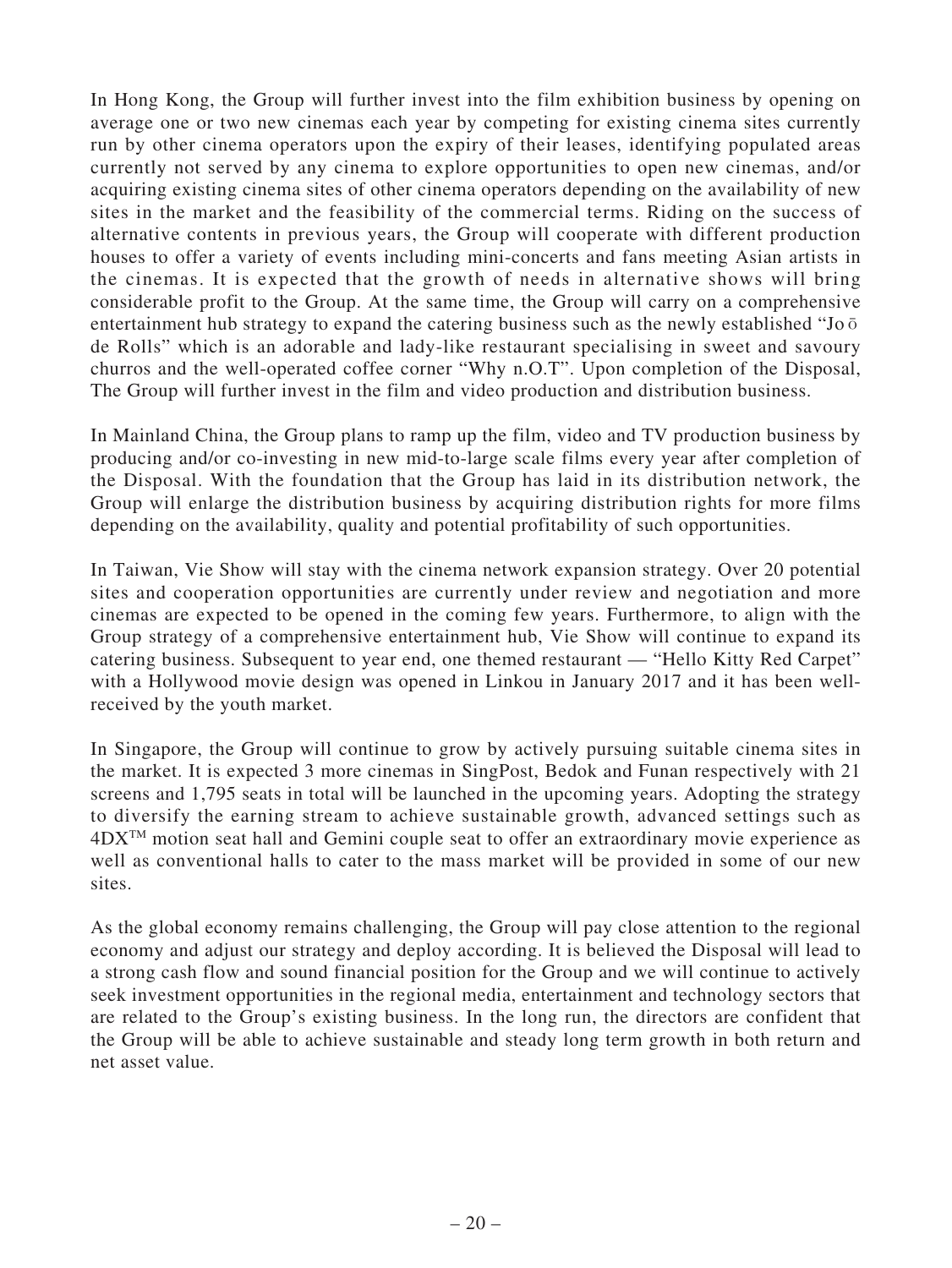# **FINANCIAL RESOURCES AND LIQUIDITY**

As of 31 December 2016, the Group had cash and cash equivalents amounting to HK\$152 million (2015: HK\$187 million). The Group's outstanding loans amounted to HK\$595 million (2015: HK\$770 million) representing mainly convertible bonds of HK\$184 million (2015: Nil) and bank borrowings of HK\$411 million (2015: HK\$770 million). The Group's gearing ratio, calculated on the basis of total borrowings over total assets stood at 18.9% (2015: 28.7%) and our cash to debt ratio at 36.2% (2015: 36.0%). As of 31 December 2016, the Group had HK\$63 million pledged cash balances to secure its banking facilities. In order to minimise potential risks for the Group's development and economic status, management will keep supervising gearing and will make relative adjustments if necessary. The Group at this moment has reasonable financial leverage. Meanwhile, the Group will take advantage of equity financing together with available bank loan facilities to aid the cinema projects, potential acquisitions of profitable business opportunities so as to act in concert with its expansion plan. The Group believes that its current cash holding and available financial facilities will provide sufficient resources for its working capital requirements.

The Group's assets and liabilities are principally denominated in Hong Kong dollars and Renminbi, except for certain assets and liabilities associated with the investments in Singapore and Taiwan. The overseas joint ventures of the Group are operating in their local currencies and are subject to minimal exchange risk. The directors will continue to assess the exchange risk exposure, and will consider possible hedging measures in order to minimise the risk at reasonable cost. The Group did not have any significant contingent liabilities or off-balance sheet obligations as of 31 December 2016 (2015: Nil).

### **EMPLOYEES AND REMUNERATION POLICIES**

As at 31 December 2016, the Group had 1,745 (2015: 1,566) permanent employees. The Group remunerates its employees mainly by reference to industry practice. The Group also operates a defined contribution retirement benefit scheme under the Mandatory Provident Fund Schemes Ordinance and as at 31 December 2016, there were no forfeited contributions arising from employees leaving the retirement benefit scheme.

### **FINAL DIVIDEND**

The Directors do not recommend the payment of any final dividend for the year ended 31 December 2016 (31 December 2015: Nil).

### **PURCHASE, SALE OR REDEMPTION OF LISTED SECURITIES**

The Company has not redeemed any of its listed securities during the year ended 31 December 2016. Neither the Company nor any of its subsidiaries has repurchase or sold any of the Company's listed securities on The Stock Exchange of Hong Kong Limited (the "Stock Exchange") during the year.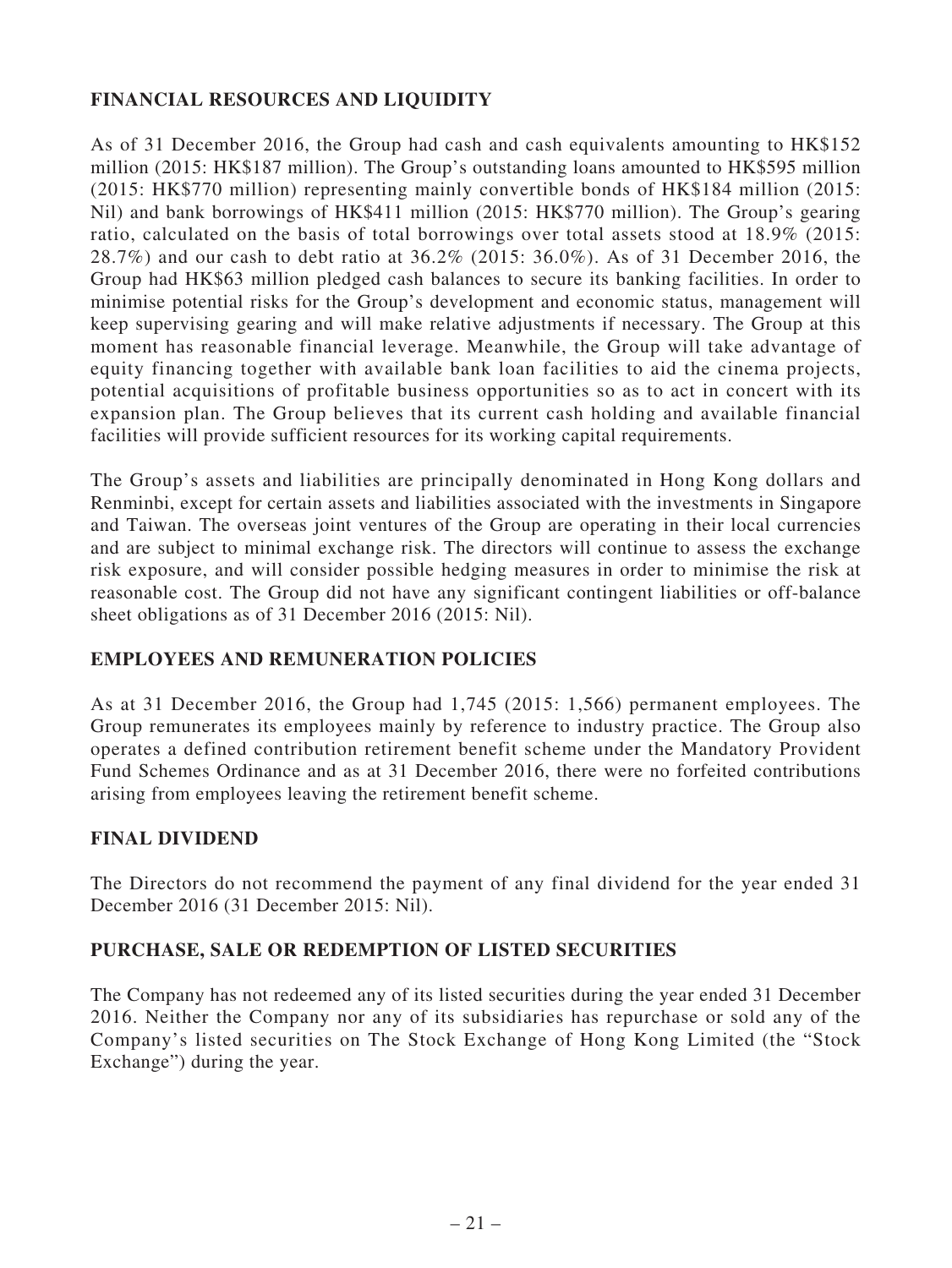# **COMPLIANCE WITH MODEL CODE**

The Company has adopted its own code on terms no less exacting than those set out in the Model Code for Securities Transactions by Directors of Listed Issuers in Appendix 10 of the Listing Rules (the "Model Code"). The Company has made specific enquiries with all the Directors and all of them have confirmed that they had complied with the requirements set out in the Model Code and the Company's Code for the year ended 31 December 2016.

### **COMPLIANCE WITH CODE ON CORPORATE GOVERNANCE CODE**

The Board recognises the importance of good corporate governance to maintain the Group's competitiveness and lead to its healthy growth. The Company has taken steps not only to comply with code provisions as set out in the Corporate Governance Code (the "CG Code") under Appendix 14 to the Listing Rules but also to aim at enhancing corporate governance practices of the Group as whole.

For the year ended 31 December 2016, the Company has complied with the code provisions of CG Code, with the exception of code provisions A.4.1 and E.1.2.

Pursuant to code provision A.4.1 of the CG Code, non-executive directors of a listed issuer should be appointed for a specific term, subject to re-election. All non-executive Directors were not appointed for a specific term but are subject to the requirement of retirement by rotation and re-election at least once every three years at the annual general meetings of the Company in accordance with the relevant provisions of the Company's Bye-laws, accomplishing the same purpose as being appointed for a specific term. As such, the Company considers that sufficient measures have been taken to ensure that the Company's corporate governance practices are no less exacting than those in the code provisions of the CG Code.

According to code provision E.1.2, Mr. Wu Kebo, the Chairman of the Board, should have attended the annual general meeting of the Company held on 3 June 2016. However, Mr. Wu Kebo was unable to attend the abovementioned annual general meeting due to another business commitment. Mr. Li Pei Sen, who took the chair of the said annual general meeting, together with other members of the Board who attended the annual general meeting were of sufficient caliber and knowledge for answering questions at the annual general meeting.

### **AUDIT COMMITTEE**

The Audit Committee was established with written terms of reference in accordance with the CG Code. The Audit Committee is delegated by the Board to assess matters related to the financial statements and to perform the duties, including reviewing the Company's financial controls and internal control, financial and accounting policies and practices and the relationship with the external auditor. The Audit Committee has reviewed the systems of internal control and the financial statements for the year ended 31 December 2016.